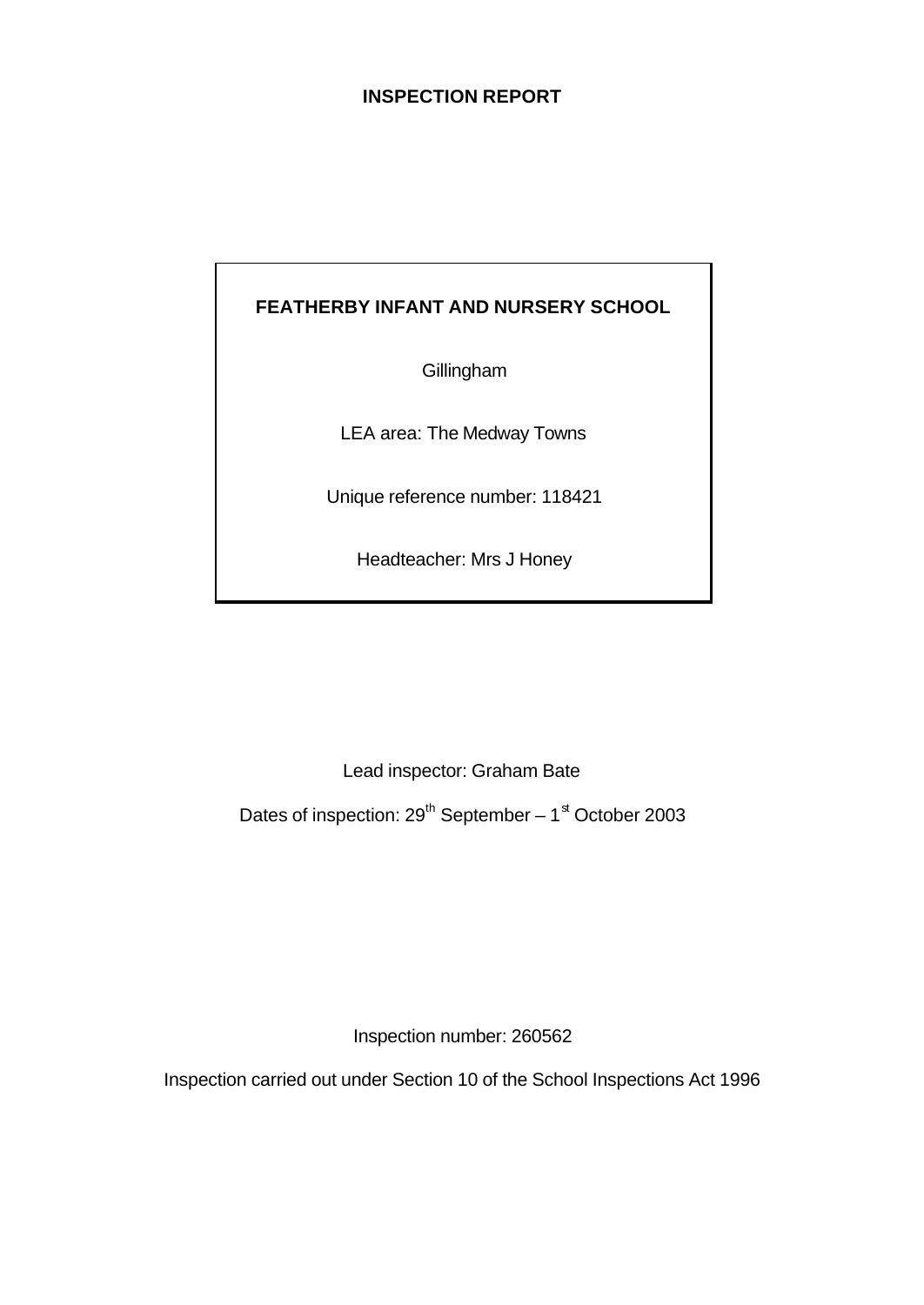#### © Crown copyright 2003

This report may be reproduced in whole or in part for non-commercial educational purposes, provided that all extracts quoted are reproduced verbatim without adaptation and on condition that the source and date thereof are stated.

Further copies of this report are obtainable from the school. Under the School Inspections Act 1996, the school must provide a copy of this report and/or its summary free of charge to certain categories of people. A charge not exceeding the full cost of reproduction may be made for any other copies supplied.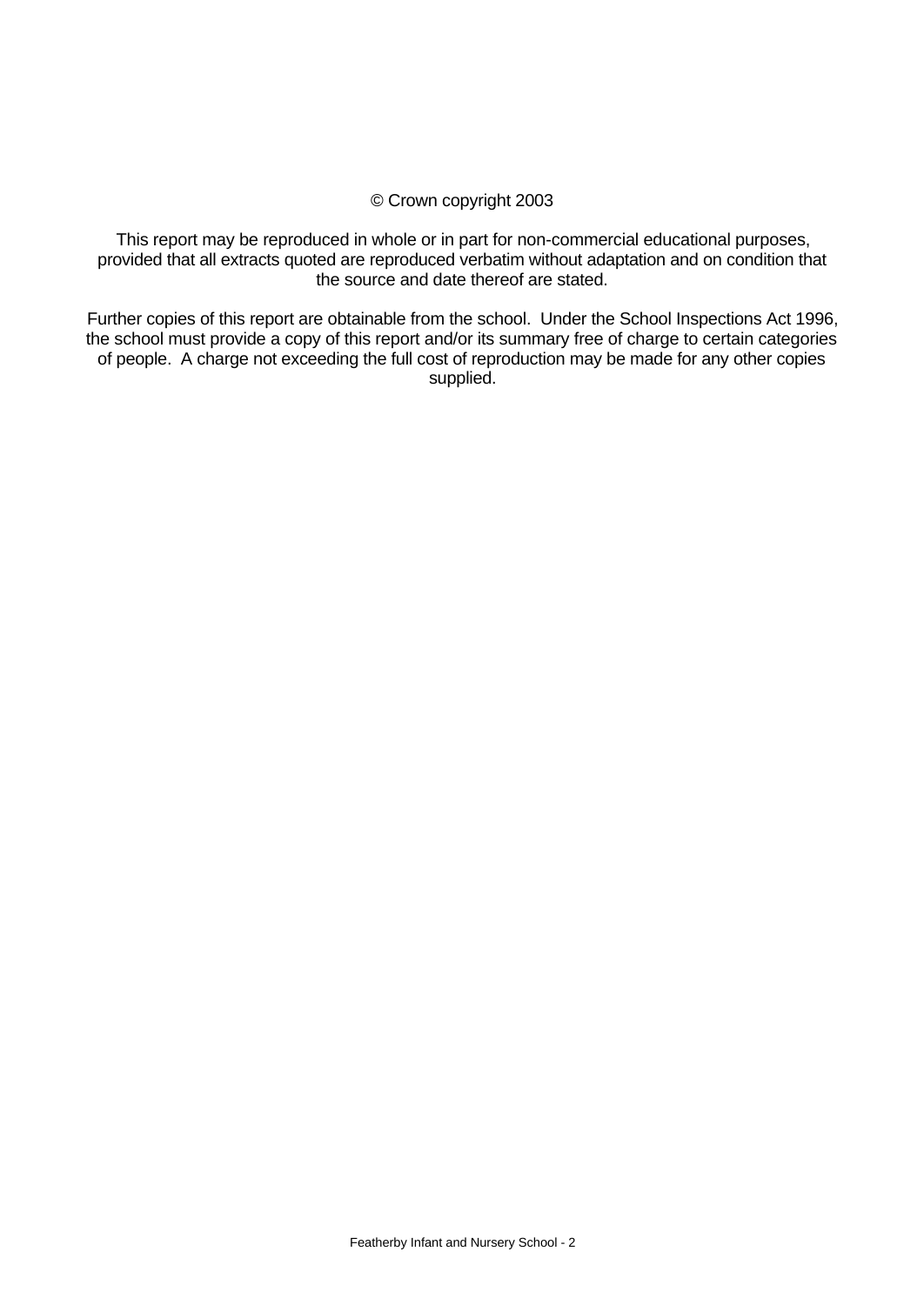# **INFORMATION ABOUT THE SCHOOL**

| Type of school:              | <b>Infant School</b>         |
|------------------------------|------------------------------|
| School category:             | Community                    |
| Age range of pupils:         | $3 - 7$ years                |
| Gender of pupils:            | Mixed                        |
| Number on roll:              | 308                          |
| School address:              | Allington Road<br>Gillingham |
| Postcode:                    | Kent<br>ME8 6PD              |
| Telephone number:            | 01634 231072                 |
| Fax number:                  | 01634 263283                 |
| Appropriate authority:       | The governing body           |
| Name of chair of governors:  | Mr S Fautley                 |
| Date of previous inspection: | September 1999               |

# **CHARACTERISTICS OF THE SCHOOL**

The school, which was built in the 1950s is situated in North Gillingham. The pupils come from a variety of backgrounds, but over half live in an area of significant social deprivation. In 2000, the school became part of the local Education Action Zone. The school is bigger than average nationally having 212 full-time pupils on roll in the age range five to seven years, of whom 41 are in the reception classes. There are 98 part-time pupils in the nursery, who are admitted in the September or January before their fourth birthday. About six per cent of the pupils are of ethnic minority heritage. Three pupils' home language is not English, none of whom is at the early stage of its acquisition. There are slightly more boys on roll than girls. The standard of pupils' attainment on entry covers a wide range, but is at least below average, for example in the current Year 2, nearly 50 per cent have special educational needs, which is well above the national average. Currently, no pupils have a statement of special educational needs. The current level of pupils eligible for free school meals, at about seven per sent, differs very significantly from other socio-economic indicators in that the figure is much lower than might be expected. The school roll has remained steady over recent years but there is an increasing incidence of pupil mobility with the equivalent of about one class leaving and joining in the last year. Attendance is below the national average. There have been no exclusions.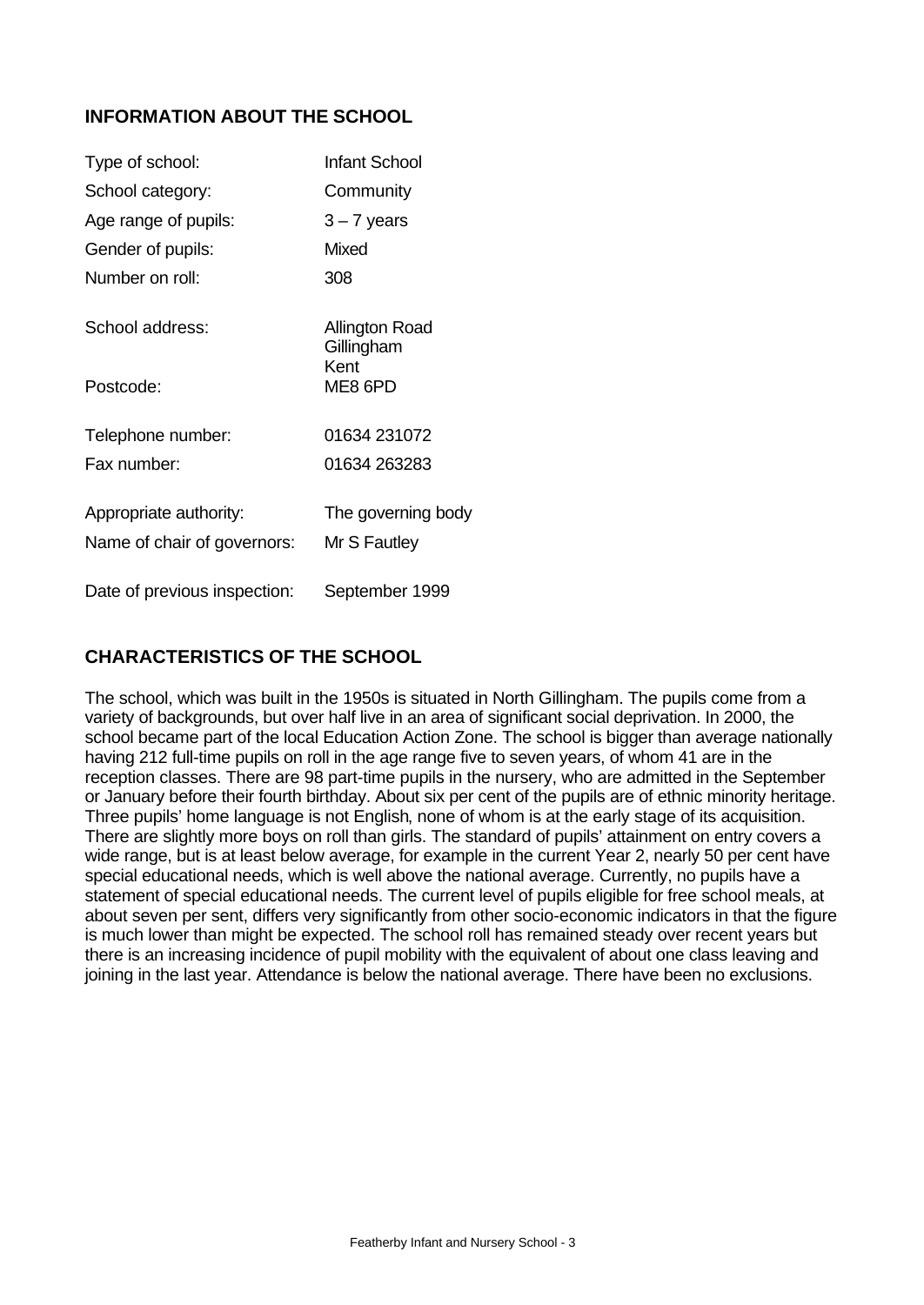# **INFORMATION ABOUT THE INSPECTION TEAM**

| Members of the inspection team |                |                | <b>Subject responsibilities</b>             |
|--------------------------------|----------------|----------------|---------------------------------------------|
| 20926                          | Mr G Bate      | Lead inspector | Science                                     |
|                                |                |                | Art and design                              |
|                                |                |                | <b>Music</b>                                |
|                                |                |                | Physical education                          |
|                                |                |                | Special educational needs                   |
| 09779                          | Ms S Smith     | Lay inspector  |                                             |
| 32651                          | Mrs L Meadows  | Team inspector | English                                     |
|                                |                |                | <b>History</b>                              |
|                                |                |                | Religious education                         |
|                                |                |                | <b>Foundation Stage</b>                     |
| 20832                          | Dr M Galowalia | Team inspector | <b>Mathematics</b>                          |
|                                |                |                | Information and communication<br>technology |
|                                |                |                | Design and technology                       |
|                                |                |                | Geography                                   |
|                                |                |                | English as an additional language           |

The inspection contractor was:

Bench Marque Limited National Westminster Bank Chambers Victoria Street Burnham-on-Sea Somerset TA8 1AN

Any concerns or complaints about the inspection or the report should be made initially to the inspection contractor. The procedures are set out in the leaflet *'Complaining about Ofsted Inspections'*, which is available from Ofsted Publications Centre (telephone 07002 637833) or Ofsted's website (www.oftsed.gov.uk).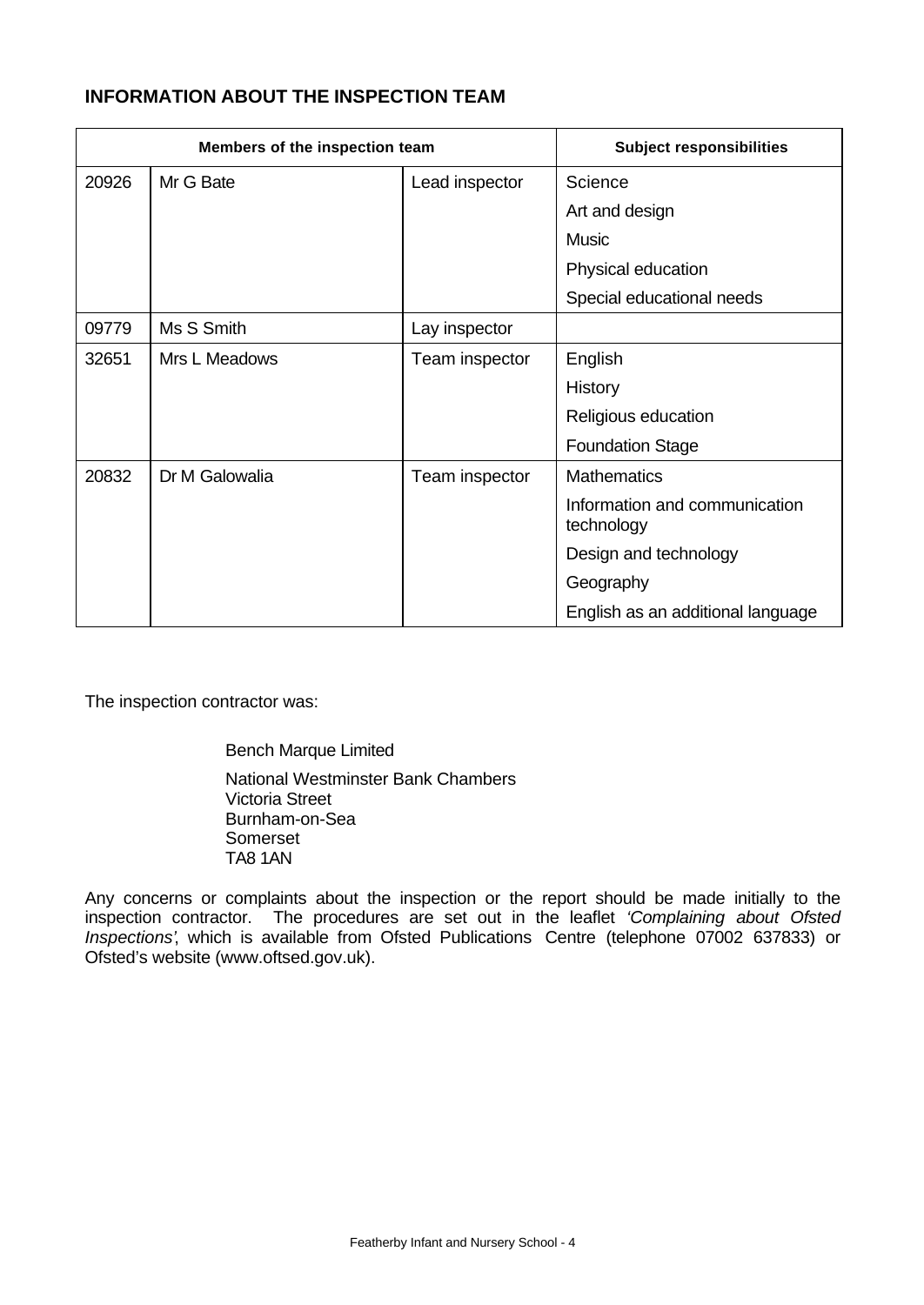# **REPORT CONTENTS**

|                                                                                                                                    | Page |
|------------------------------------------------------------------------------------------------------------------------------------|------|
| <b>PART A: SUMMARY OF THE REPORT</b>                                                                                               | 6    |
| <b>PART B: COMMENTARY ON THE MAIN INSPECTION FINDINGS</b>                                                                          |      |
| <b>STANDARDS ACHIEVED BY PUPILS</b>                                                                                                | 8    |
| Standards achieved in areas of learning, subjects and courses                                                                      |      |
| Pupils' attitudes, values and other personal qualities                                                                             |      |
| <b>QUALITY OF EDUCATION PROVIDED BY THE SCHOOL</b>                                                                                 | 11   |
| Teaching and learning<br>The curriculum<br>Care, guidance and support<br>Partnership with parents, other schools and the community |      |
| <b>LEADERSHIP AND MANAGEMENT</b>                                                                                                   | 16   |
| PART C: THE QUALITY OF EDUCATION IN AREAS OF LEARNING,<br><b>SUBJECTS AND COURSES</b>                                              | 18   |
| <b>AREAS OF LEARNING IN THE FOUNDATION STAGE</b>                                                                                   |      |
| <b>SUBJECTS IN KEY STAGE 1</b>                                                                                                     |      |
| PART D: SUMMARY OF THE MAIN INSPECTION JUDGEMENTS                                                                                  | 29   |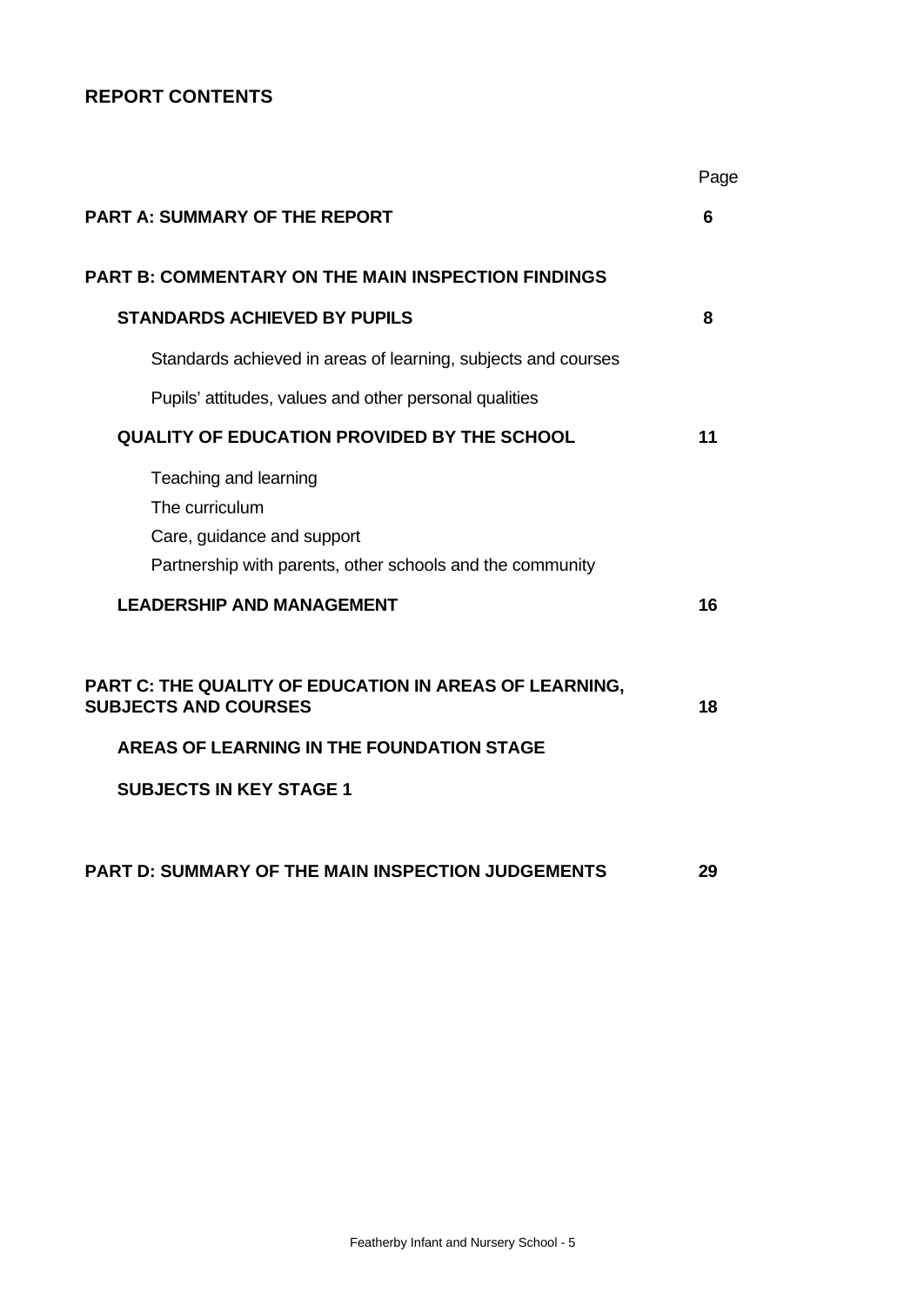# **PART A: SUMMARY OF THE REPORT**

# **OVERALL EVALUATION**

Featherby is a **good** school and provides **good** value for money. Under the effective leadership of the headteacher, a staff team has been established that is committed to the raising of standards. A positive climate for learning has been created in which all pupils are valued and supported, resulting in good achievement. Despite a well above average proportion of the pupils having special educational needs, by the end of Year 2 standards in all subjects, except one, are at least in line with national expectations.

#### **Main strengths and weaknesses:**

- the school is well led, managed and governed;
- pupils achieve well, from a low base, as a result of good teaching;
- there are very good relationships throughout the school and everyone is valued, resulting in very good attitudes and behaviour;
- the school environment and enriched curriculum widen and stimulate the pupils' learning opportunities;
- standards in information and communication technology (ICT) are below national expectations;
- there are insufficient planned opportunities for learning in the nursery;
- assessment procedures lack consistency, hindering the tracking of pupils' progress.

The school was previously inspected in September 1999. Since then a steady improvement in standards in reading, writing and mathematics, that is just above the national trend, has been maintained. The overall quality of teaching has improved and there is now no unsatisfactory teaching. The hall is now useable throughout the year and there is improved provision for outside play in the reception classes. However, standards in ICT remain below expectations. There are now computers in all classrooms and there is further enhanced provision in the extended teaching area of the library.

| <b>Results in National</b><br>Curriculum tests at the end |      | similar schools |      |      |
|-----------------------------------------------------------|------|-----------------|------|------|
| of Year 2, compared with:                                 | 2000 | 2001            | 2002 | 2002 |
| reading                                                   |      |                 | в    |      |
| writing                                                   |      | В               |      |      |
| mathematics                                               |      | В               |      |      |

# **STANDARDS ACHIEVED**

*Key: A - well above average; B – above average; C – average; D – below average; E – well below average Similar schools are those with similar percentages of pupils eligible for free school meals*

By the end of Year 2, all pupils achieve **well** and attain **above expectations** in reading, art and design, history and singing. Standards in all other subjects are satisfactory, except ICT. About half the children in the Foundation Stage are on course to attain all the goals they are expected to reach by the end of reception, in all areas of learning, except written communication.

The quality of pupils' spiritual, moral, social and cultural development is **very good.** Pupils' attitudes and behaviour are also very good. Attendance is below the national average. The pupils are very positive about all aspects of school life. They collaborate and co-operate well when required. They show respect for other people.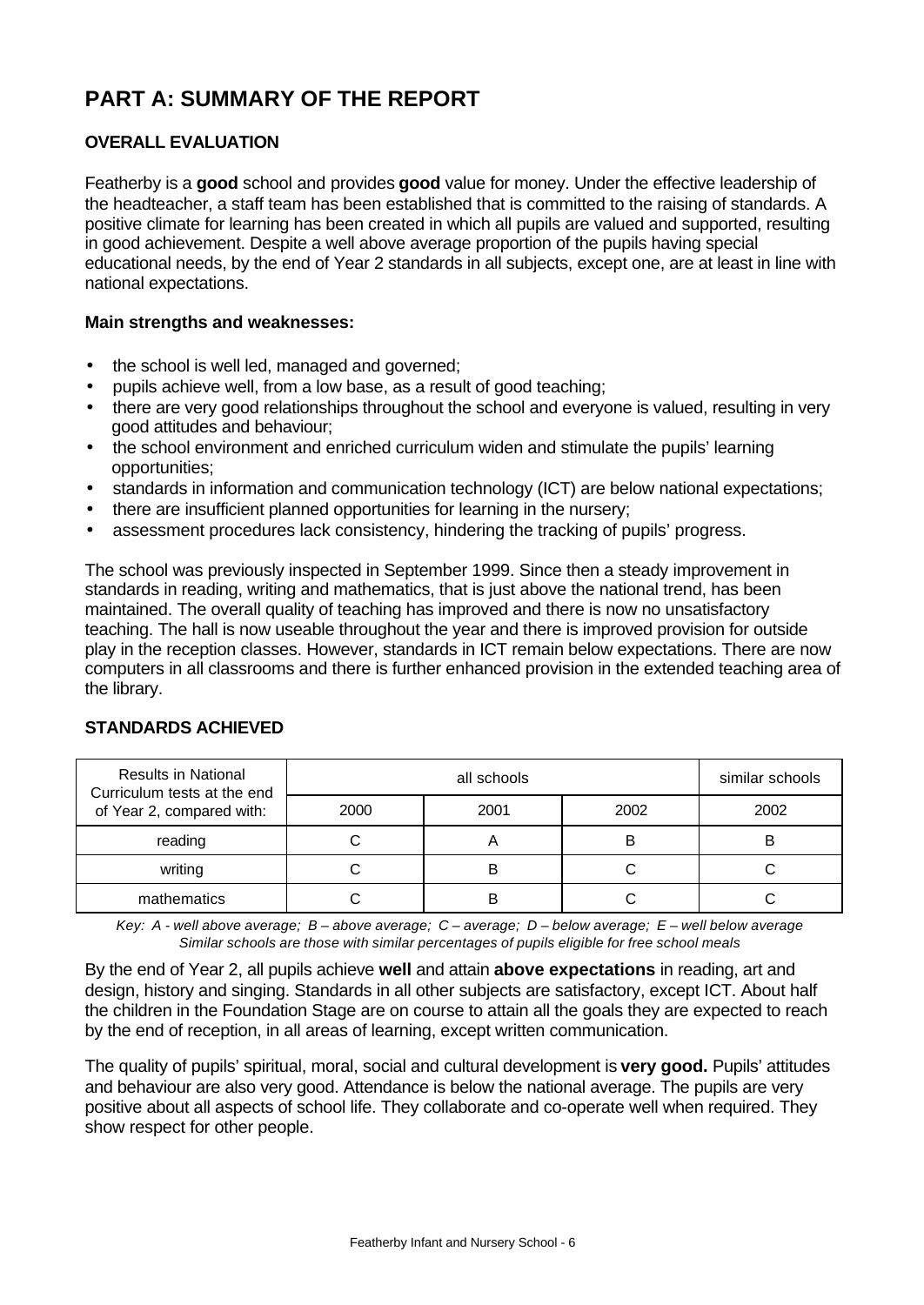### **QUALITY OF EDUCATION**

The quality of education provided by the school is **good.** The overall quality of teaching is also **good.** A sharper focus to the learning intentions and outcomes has led to improved teaching. The very good quality of relationships between the teachers and pupils contributes significantly to the good quality of learning by pupils. The day-to-day evaluation of pupils' performance by the teachers is good but the tracking of their performance during the year lacks consistency and is not yet fully effective in monitoring standards and progress. Planning in the nursery focuses insufficiently on learning opportunities. The pupils express confidence in their teachers and know they will always be listened to.

Trust and mutual respect permeate this school. As a result, pupils are well cared for and supported. The pupils' experience of school life is fostered well in this caring environment and successfully enriched by a stimulating curriculum. There are also good links with parents and the wider community.

#### **LEADERSHIP AND MANAGEMENT**

The headteacher provides **effective** leadership and management. She has a good sense of vision and purpose and has high aspirations for providing the pupils with a stimulating and high quality working environment. The governing body has a good understanding of the school's strengths and areas for development and fulfils its responsibilities effectively. Improvements have been managed well by the headteacher and governing body. Year leaders have a good understanding of their responsibilities and subject co-ordinators are beginning to develop their roles further. The monitoring of performance data and taking appropriate action is satisfactory.

### **PARENTS' AND PUPILS' VIEWS OF THE SCHOOL**

Parents feel very happy about the school in general. They have no fears about approaching the school over any matter. The parents are pleased to acknowledge the efforts of all the staff and like, particularly, the improvement in the environment. The pupils like their school and the improvements made to it. They feel very secure in school.

#### **IMPROVEMENTS NEEDED**

The most important things the school should do to improve are:

- raise standards in ICT;
- improve planning for learning in the nursery;
- improve the consistency of assessment procedures and the tracking of pupils' progress.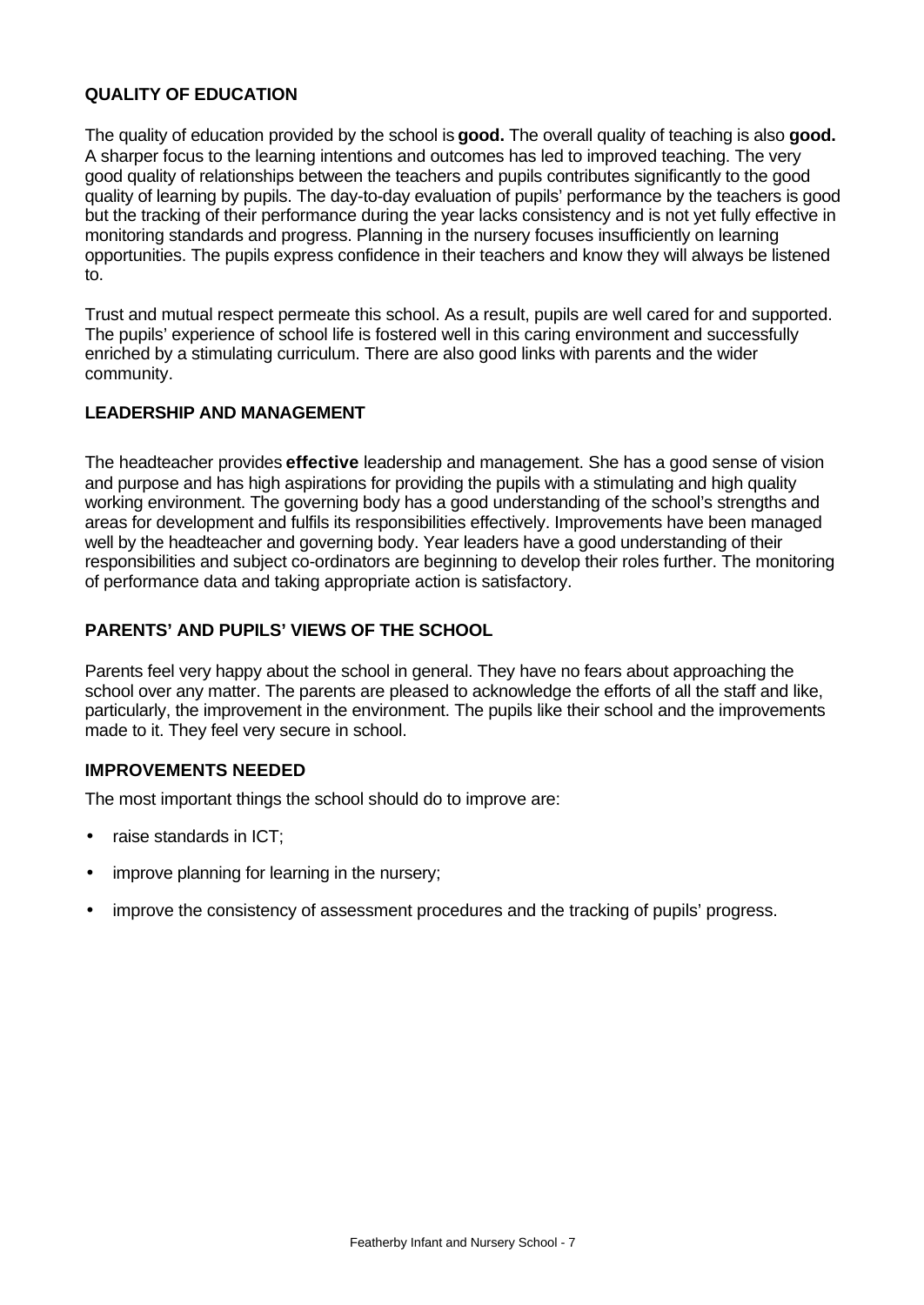# **PART B: COMMENTARY ON THE INSPECTION FINDINGS**

# **STANDARDS ACHIEVED BY PUPILS**

# **Standards achieved in areas of learning, subjects and courses**

Children in the nursery make a good start on their social and communication skills from a low base on entry. About half the children in the reception are currently on course to achieve all of the goals expected for their age by the start of Year 1, except in written communication. Achievement in Years 1 and 2 is good. By the end of Year 2, pupils have progressed to standards at least in line with expectations in all subjects, except information and communication technology (ICT). Overall, there is very little significant difference in the achievement of boys and girls.

#### **Main strengths and weaknesses**

- Children have well-developed communication and social skills on entry to Year 1.
- Standards in reading are above average and literacy skills are used well in other subjects.
- Standards in art and design, history and singing are good. Pupils have insufficient skills in ICT to support their work in other subjects.
- The underlying trend in performance, since 1999 in national tests, has been upward, and pupils with special educational needs and those with English as an additional language make good progress.

### **Commentary**

| Standards in: | School results | National results |
|---------------|----------------|------------------|
| reading       | 16.5 (17.4)    | 15.8 (15.7)      |
| writing       | 14.4 (15.0)    | 14.4(14.3)       |
| mathematics   | 16.5(16.8)     | 16.5 (16.2)      |

*There were 90 pupils in the year group. Figures in brackets are for the previous year*

- 1. Results in the national tests at the end of Year 2 have shown an improving underlying trend that is at least in line with figures nationally. Standards in reading in the 2002 tests were above those of all schools and in line with other schools in writing and mathematics. These standards are the same when compared with schools in similar contexts. Provisional results for 2003 show, however, that there has been a further overall improvement in reading and mathematics. There has also been a notable improvement in the numbers of pupils reaching a level above that expected for their age in all three areas of learning.
- 2. The majority of children who enter the nursery and reception classes do so with skills, knowledge and understanding that are generally below children of that age. Cohorts of pupils vary and the one entering Year 1 in 2000 had a significantly higher proportion of pupils with special educational needs, that is about 45 per cent. Despite well-focused teaching, this was a major factor in the slight fall in performance in 2002. The effectiveness of the teaching supports well pupils' improving achievement. This is clearly shown that when the proportion of pupils with special educational needs is at the school's average level of just over a third, as in 2003, achievement overall shows a continuing rise. Evidence from the inspection indicates the upward trend is continuing.
- 3. The overall level of achievement in the reception classes is good and about half the children are well on their way to attaining the goals expected in all areas of personal, social and emotional development, mathematical development, knowledge and understanding of the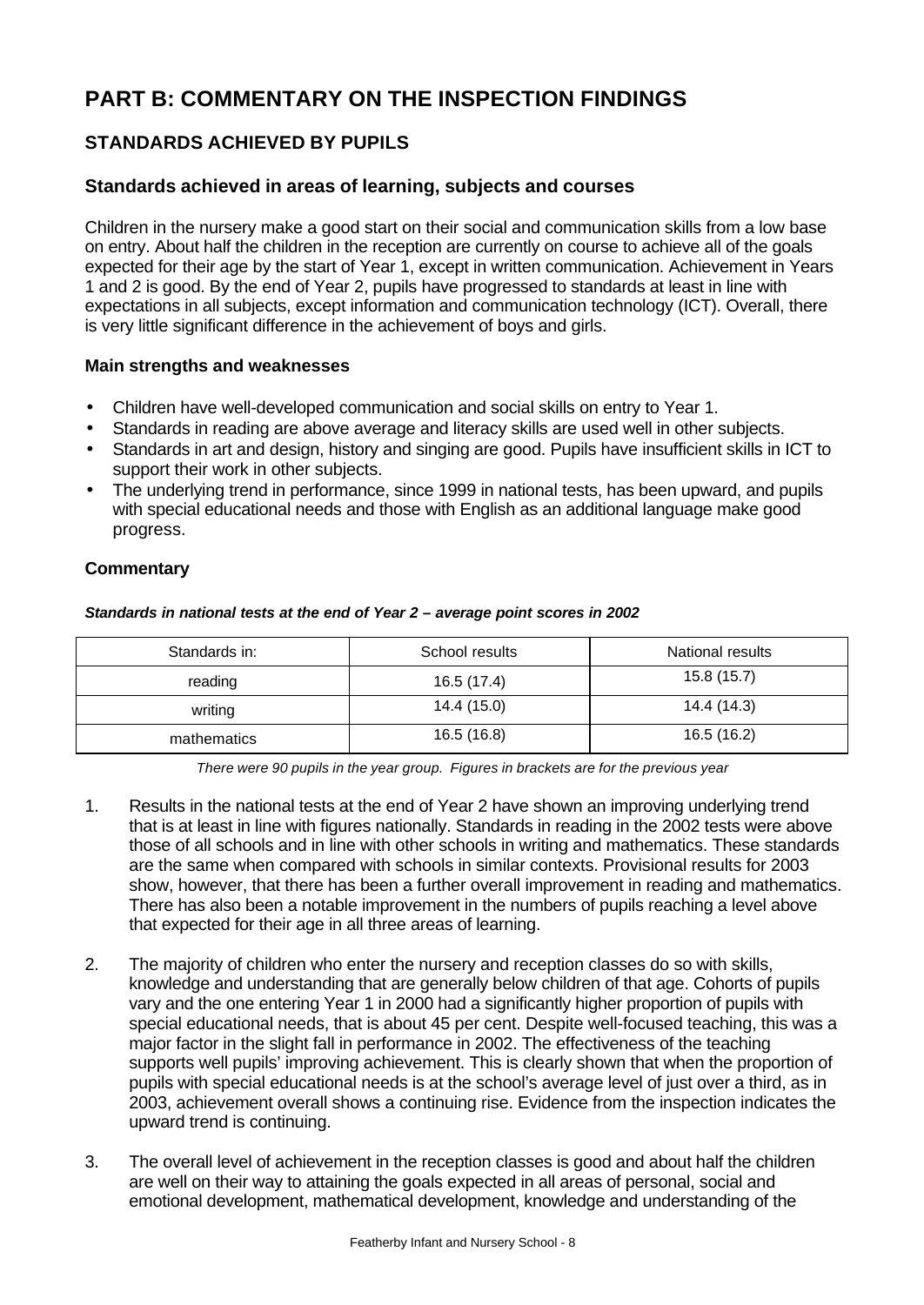world, creative and physical development by the end of Year 1. A smaller proportion is on course to achieve the written communication goal, as too few opportunities are planned for children's early writing skills. The management of this aspect requires attention.

- 4. The leadership and management of the school are committed to the raising of all pupils' achievement. Following analysis of the performance of Year 2 pupils, after the introduction of the 'fast-tracking' procedures (setting), and the subsequent raising of standards, it was decided to introduce it to Year 1. Early indications are that it is successful in raising the achievement of higher attaining pupils as they are set more demanding tasks in English and mathematics. The very effective extra support, that is very small groups of five or six, is providing a sharper focus to the literacy and mathematical needs of lower attaining pupils and also improving their achievement. The pupils' motivation to achieve is not lost, particularly of the lower attaining pupils, as the 'fast-tracking' procedures are only used for two sessions out of five. As a result of this strategy, teachers are taking account of the varying levels of pupils' attainment when planning work in other subjects. This was seen, for example, to benefit the achievement of pupils in Year 1 in a good religious education lesson, when different tasks were planned for the re-telling of a parable, allowing all pupils to achieve well according to their capabilities.
- 5. The good provision that is made for pupils with special educational needs helps to ensure that they make good progress and feel included in all lessons. The number of pupils who speak English as an additional language is very small. Their language competency is similar to other pupils in their groups and they learn and achieve as well as their peers.
- 6. The majority of pupils read well or have good strategies for tackling unfamiliar words. Most make good progress in their reading as they are effectively supported. Skills in writing are less well developed but the school is trying a range of strategies to raise achievement. Good opportunities are provided for the pupils to write independently in other subjects, such as history and science. This is beginning to have an impact. The pupils' oral skills are generally well developed, mainly as a result of the focus the school has placed on this area of development. Standards of presentation and handwriting are insufficiently developed. Standards in mathematics are improving in all aspects of the subject and are now, overall, average. The pupils work well together in carrying out science investigations. However, these skills are not approached systematically and standards in this aspect of the subject are lower than their understanding of subject content.
- 7. Standards are good in art and design, history and singing. The pupils apply their literacy skills well in history and write imaginatively. Very effective teaching in art and design contributes to the love and understanding the pupils have for the subject. The pupils' knowledge, skill and understanding of ICT are below average. This is partly due to the lack of resources set within an appropriate location and that basic skills are not being built from an early enough age. This results in a skills deficit and, for example, an ability of the pupils to use ICT to support their work in other subjects.

# **Pupils' attitudes, values and other personal qualities**

#### **Main strengths and weaknesses**

- Pupils have very positive attitudes to school and learning. They find learning exciting.
- The school's strategies for promoting good behaviour, both in classrooms and at play, are successful in achieving a very positive learning environment.
- Planning for pupils' personal development very effectively ensures a pleasing growth in maturity and positive relationships.
- Attendance is below average.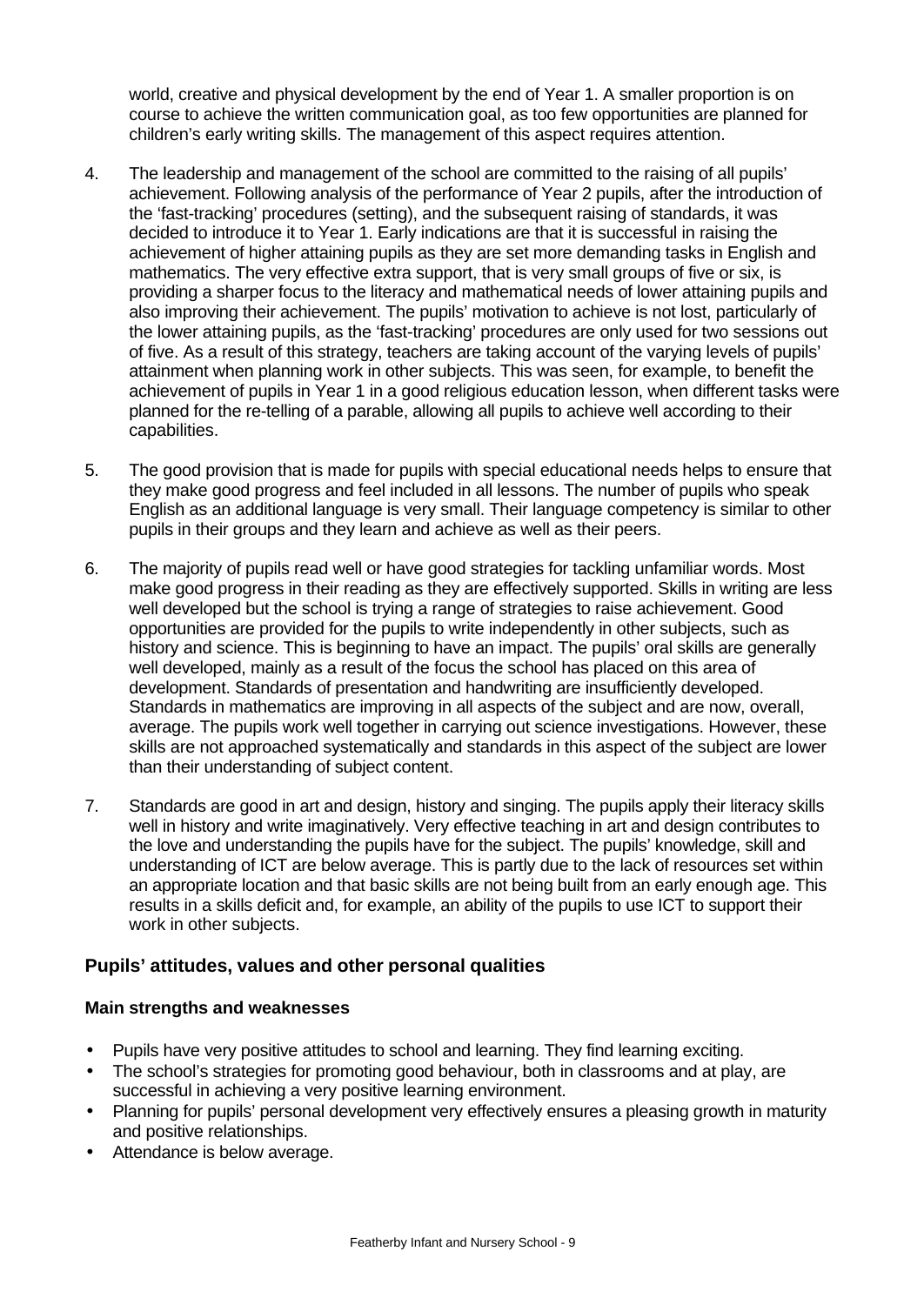### **Commentary**

- 8. Although higher than at the time of the last inspection, attendance is below average and has fallen over the last year. This is partly because of the difficult social circumstances of some families that impact on their children's attendance. In addition a high proportion of families take holidays during the school year. Unauthorised absence has reduced over the last year in response to the school's prompt follow-up procedures. The school does all it can to make parents aware of the impact of poor attendance on their children's learning. The punctual arrival of pupils ensures the day gets off to a good start.
- 9. Pupils enjoy their lessons and have very positive relationships with their teachers, whom they like and respect. They are keen to do well and show high levels of interest in lessons that are planned to stimulate and challenge. For example, all pupils in a mathematics lesson derived enormous enjoyment when their teacher used a cartoon character to consolidate learning. Some find it difficult to focus on their work for long periods, but respond very well to planning that takes this into account. They enjoy practical work and find the activities provided outside of lessons to support learning exciting, for example the World War 2 workshop and the 'historical fashion show' that also involved their parents. Behaviour, both in classrooms and around the school, is very good. Those spoken to during the inspection are confident of not being bullied and parents contributing views say instances are few and dealt with well. The few pupils with insufficiently well-developed self-discipline are managed well and so rarely slow learning for others. Pupils enjoy and take pride in helping with everyday routines, such as returning registers to the office and putting books and equipment away at the end of lessons.
- 10. Pupils respond very well to the positive environment created by the school in which their personal development flourishes. They are proud of the improvements to their surroundings, for example the Italian garden. They grow in self-esteem through awards that acknowledge all achievements. In lessons, they experience wonder as they learn, for example, that Plasticine can be made to float and sugar was seen to jump into the air when a drum was struck during a science lesson. During group time, known as circle time, they explore their own feelings and progressively develop the ability to listen with respect to those of others. They develop a strong sense of right from wrong, understanding school rules and abiding by them. In lessons, they work together well, sharing effectively and co-operating with each other. They play and socialise together well and with pleasing levels of give and take. There is harmony across the cultures represented in the school. Opportunities to visit museums and galleries, theatre productions and similar activities result in growing cultural awareness. Understanding of other faiths and cultures develops well through religious education. This is enhanced by parental support, for example an Indian cookery demonstration and tasting.

#### **Attendance**

| Authorised absence |     | Unauthorised absence |     |
|--------------------|-----|----------------------|-----|
| School data        | 5.9 | School data          |     |
| National data      | 5.4 | National data        | 0.5 |

#### *Attendance in the latest complete reporting year (%)*

*The table gives the percentage of half days (sessions) missed through absence for the latest complete reporting year.*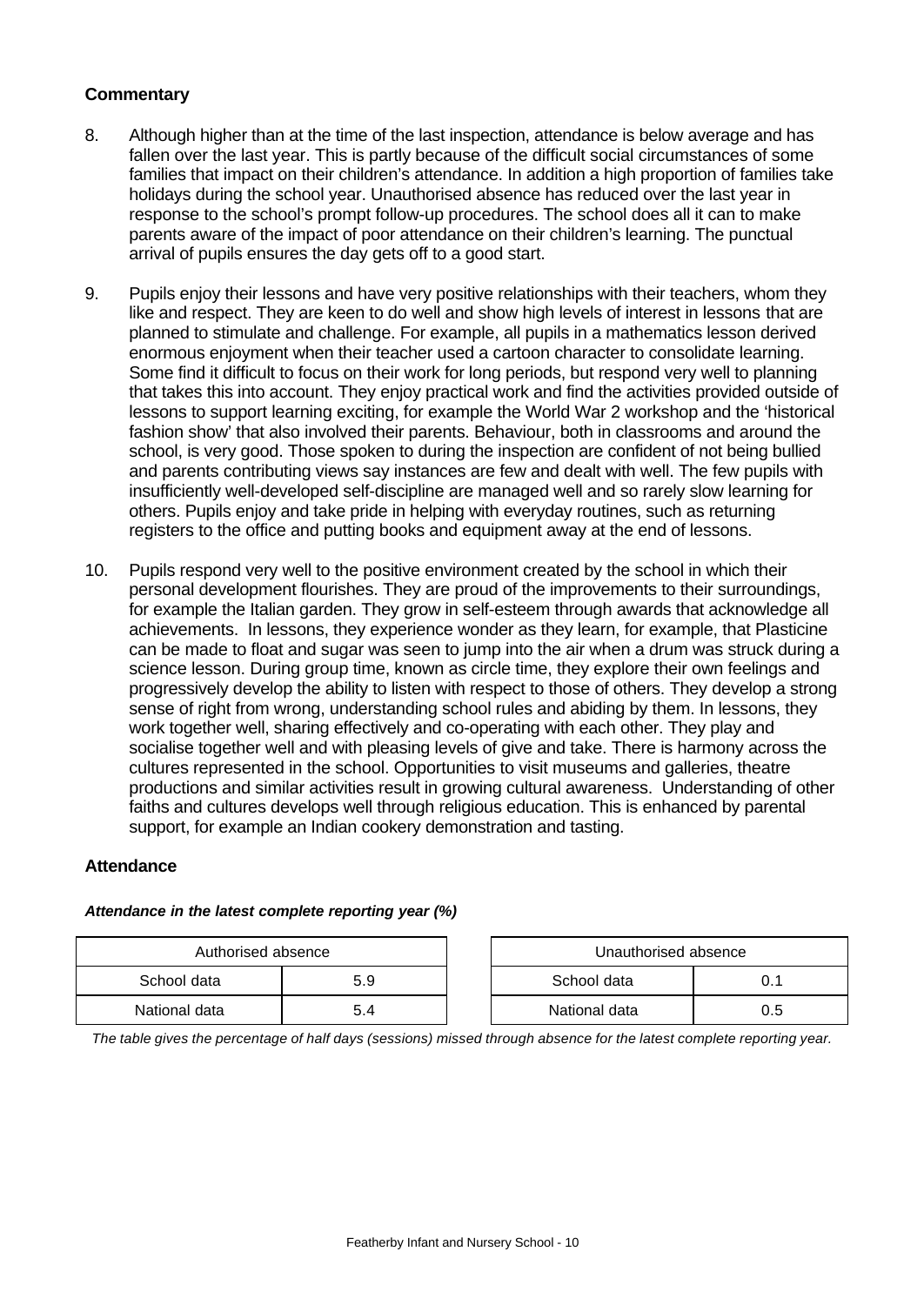### **Exclusions**

*Ethnic background of pupils Exclusions in the last school year*

| Categories used in the Annual School Census         | No of pupils<br>on roll | Number of<br>fixed period<br>exclusions | Number of<br>permanent<br>exclusions |
|-----------------------------------------------------|-------------------------|-----------------------------------------|--------------------------------------|
| White - British                                     | 329                     | 0                                       | 0                                    |
| White – any other White background                  | 2                       | 0                                       | 0                                    |
| Mixed - White and Black Caribbean                   |                         | 0                                       | 0                                    |
| Mixed - White and Asian                             |                         | $\Omega$                                | $\Omega$                             |
| Asian or Asian British - Indian                     | 7                       | $\Omega$                                | $\Omega$                             |
| Asian or Asian British - Pakistani                  | 5                       | 0                                       | 0                                    |
| Asian or Asian British – any other Asian background |                         | 0                                       | 0                                    |
| Black or Black British - Caribbean                  | 2                       | 0                                       | 0                                    |
| Chinese                                             | $\overline{2}$          | $\Omega$                                | $\Omega$                             |
| Any other ethnic group                              | $\overline{2}$          | $\Omega$                                | $\Omega$                             |
| No ethnic group recorded                            | 3                       |                                         | 0                                    |

*The table gives the number of exclusions, which may be different from the number of pupils excluded.*

# **QUALITY OF EDUCATION PROVIDED BY THE SCHOOL**

11. The school provides a **good** quality of education. As a result of the predominantly good teaching, the pupils learn and achieve well. Good provision is made for pupils with special educational needs and those with English as an additional language; all are included in all aspects of the school's life. The curriculum is good and enriched by a range of stimulating opportunities and activities. Parents are appreciative of all the school does for their children. Links with the community are well developed.

# **Teaching and learning**

12. The great majority of the teaching is at least **good**. The quality of relationships in the school helps the pupils to become effective learners. The most effective teaching and learning is in reception and Years 1 and 2. Assessment lacks consistency but, overall, is satisfactory. The overall quality of teaching has improved since the last inspection and there was no unsatisfactory teaching observed.

#### **Main strengths and weaknesses**

- The teachers create a very good working atmosphere in their classrooms and manage the pupils very well.
- Basic skills are taught well, particularly reading.
- The pupils work hard and generally concentrate well.
- Pupils with special educational needs and those who speak English as an additional language are supported well and taught effectively.
- The teachers and teaching assistants work very well together in their support of pupils' learning.
- There are insufficient planned opportunities for learning in the nursery.
- The assessment and tracking of pupils' progress are not consistent.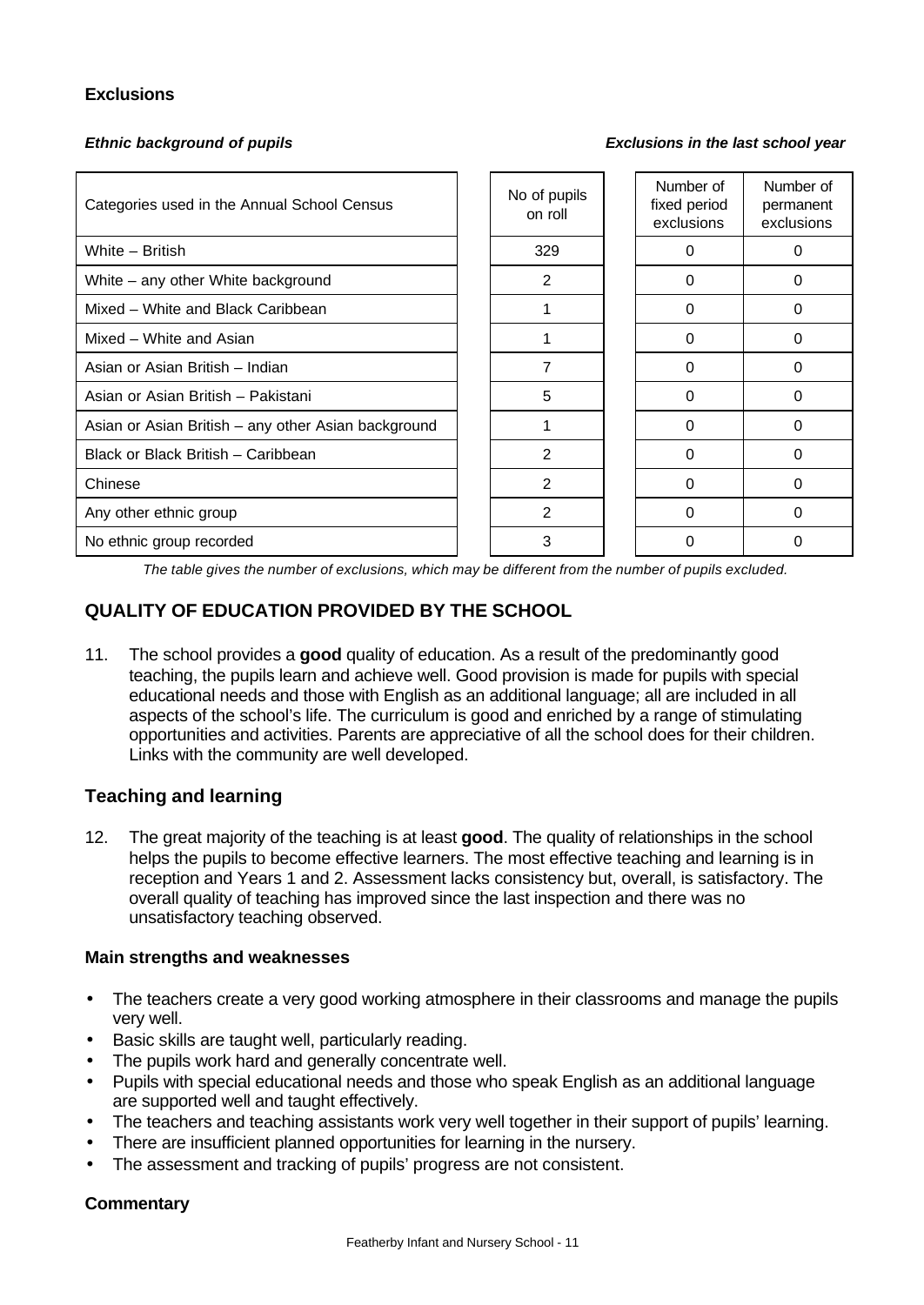13. The teachers work hard to ensure that their pupils have a clear idea of the nature of the tasks or focus of the lesson. They also share with the pupils what they know well, do and understand and if the goal is achieved. In the best lessons observed, the teachers shared the focus of the lesson on, for example, the whiteboard in language that the pupils, with help, could read. To reinforce the task, it was also referred to at suitable points during the lesson. This strategy gives confidence to the pupils' learning and aids assessment of understanding. It is also one of the most significant factors in the continuing improvement in teaching and has been built on well since the last inspection. The overall quality of teaching, and the absence of unsatisfactory lessons, in this inspection, are shown in the table below.

| Summary of teaching observed during the inspection in [number] lessons |  |
|------------------------------------------------------------------------|--|
|------------------------------------------------------------------------|--|

| Excellent | Very good | Good     | Satisfactory | Unsatisfactory | Poor     | Very Poor |
|-----------|-----------|----------|--------------|----------------|----------|-----------|
| (0%)      | 4(13%)    | 19 (61%) | 8(26%)       | 0 (0%)         | $0(0\%)$ | 0 (0%)    |

*The table gives the number of lessons observed in each of the seven categories used to make judgements about lessons; figures in brackets show percentages where 30 or more lessons are seen.*

- 14. Additionally, as a result of this clarity of the learning requirements, the pace of most lessons is good as no time is lost to pupils wondering what they have to do. Add to this the very good way in which teachers manage their classes and very quickly a hardworking atmosphere is created. The pupils respond well to this situation, concentrating hard and seeking to produce their best. In a few lessons, however, the pupils' learning, especially for the lower attainers was hindered by the lack of demonstration of the actual task by the teacher.
- 15. The teachers know how to teach the basic skills of literacy and numeracy well. They are, for example, particularly successful in the teaching of reading. As a result, the pupils have a good grasp of how to build the sounds within words. A considerable degree of extra support is provided for the pupils, for example by using parents, who are well trained by the school, as reading assistants. The consistent approach to the teaching of reading is of great benefit to pupils' learning. In both mathematics and English, the school's 'fast-tracking', or setting procedures, have a beneficial impact on pupils' learning. By making teaching groups smaller, and providing increased support to the lower attaining pupils, basic skills are reinforced successfully. The teachers, in these whole-morning 'fast-track' sessions, plan very carefully to ensure there are changes of focus of tasks in order to maintain the capacity of learning. This aim is achieved successfully. Pupils with special educational needs and those with English as an additional language benefit from the smaller group procedures. Other effective, wellmanaged and focused support and teaching ensures these pupils achieve their individual targets and make good progress.
- 16. The learning in the nursery and reception classes is helped by the establishment of good routines. The children understand what they are expected to do and the teaching fosters well their eagerness to learn. There is a strong emphasis on personal, social and emotional development and communication, language and literacy, which helps the children to settle quickly and to extend their frequently deficient vocabulary and language skills. As a result they become better learners. However, in the nursery, the teachers do not arrange sufficient opportunities for the children to work at tasks planned for them. In both the nursery and reception classes, the teachers very successfully encourage the children to respect each other, which contributes well to the ethos of the school.
- 17. The teachers plan their work well. This planning is shared with the classroom assistants who work extremely well with the teachers as a team. This very good co-operation has a very positive impact on pupils' learning. The teachers' planning provides opportunities for stimulation and enjoyment by the pupils; for example when all adults and children wobbled like jellies when working on the letter 'j'; well-reinforced later by the opportunity to make jelly.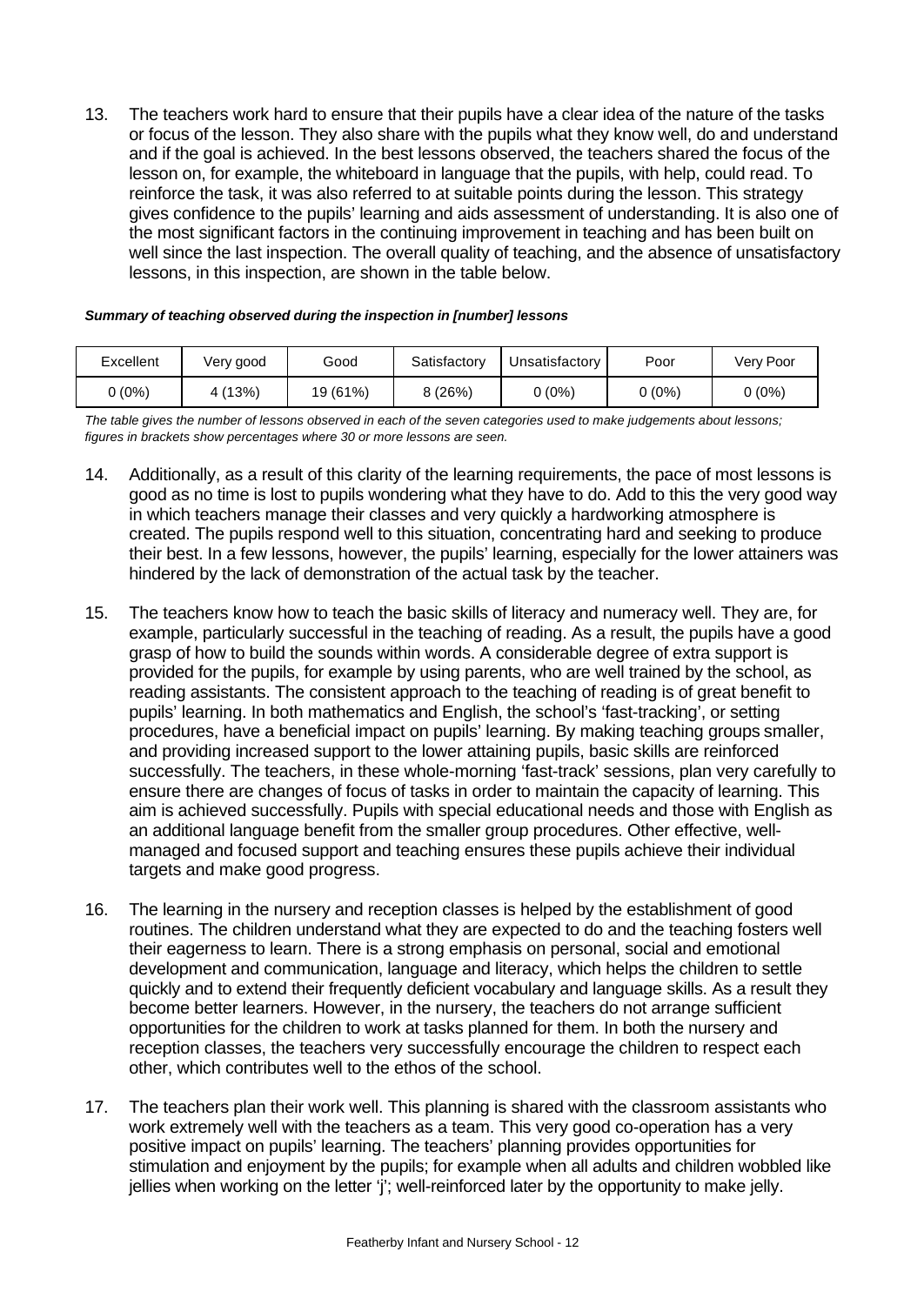18. The pupils are well known to their teachers. The teachers make daily assessments and evaluations of the pupils which are recorded in a variety of ways. This frequently leads to the modification of planning in the short term and is good practice. A number of mid- and end-ofyear assessments are also made. However, the tracking of pupils' progress through the year is less well developed, hindering response to their need and the writing of evaluative and analytical annual reports. The process lacks sharpness and precision. This is a barrier to pupils' learning.

# **The curriculum**

Curriculum provision is **good** overall.

### **Main strengths and weaknesses**

- There is very good use of literacy across the curriculum.
- A good range of visits and visitors to support and enrich the curriculum.
- Good provision is made for pupils with special educational needs and those with English as a second language.
- Planning in the nursery and reception classes currently is not linked strongly enough to the early learning goals.
- Provision for ICT has improved but accommodation is currently inadequate.

- 19. The curriculum in the Foundation Stage is matched to the recommended areas for learning and is satisfactory and in Years 1 and 2 it is broadly balanced, has a number of strengths and is good. The school provides a wide range of interesting and worthwhile opportunities to complement the curriculum and extend and enrich the children's experiences in learning. As a result, pupils' personal development is very good and attention is given to ensure that the curriculum is inclusive and meets the needs of all pupils.
- 20. The curriculum meets all statutory requirements including those for religious education and personal and social education. Planning for Years 1 and 2 is good and monitored effectively by the curriculum manager, priorities are linked to the development plan and opportunities are made for further training for staff. Curriculum co-ordinators make good use of national guidance materials and provide good guidance for all year groups. In the Foundation Stage planning is based around topics and insufficient account has been taken in matching the early learning goals to these topics before teaching, to ensure a balanced coverage for all areas. The curriculum is subject to appropriate review by the co-ordinators on a regular basis.
- 21. The teaching of literacy and numeracy has embraced the best elements from the national strategies and literacy is given much emphasis across the curriculum. This has impacted well on pupils' speaking and listening and reading skills. However, insufficient emphasis has been given to the teaching of early writing skills. The school has been innovative in its introduction of the 'fast track' system for teaching literacy and numeracy. This involves the children in each year group being split into four groups according to ability and focusing on literacy for one whole morning and then numeracy for another. The intention is to enable greater coverage in more depth, for example as a part of the strategy to improve writing. This has, in general, been successfully matched to the needs of the pupils. However, great care is taken to ensure that pupils' interest is sustained and that the pace of teaching and learning does not slow by changes in activities during these long sessions.
- 22. Provision for pupils with special educational needs is good and these pupils benefit from the well skilled learning support assistants who help these pupils to access whole class work. They keep the pupils focused and help them to contribute to class discussions through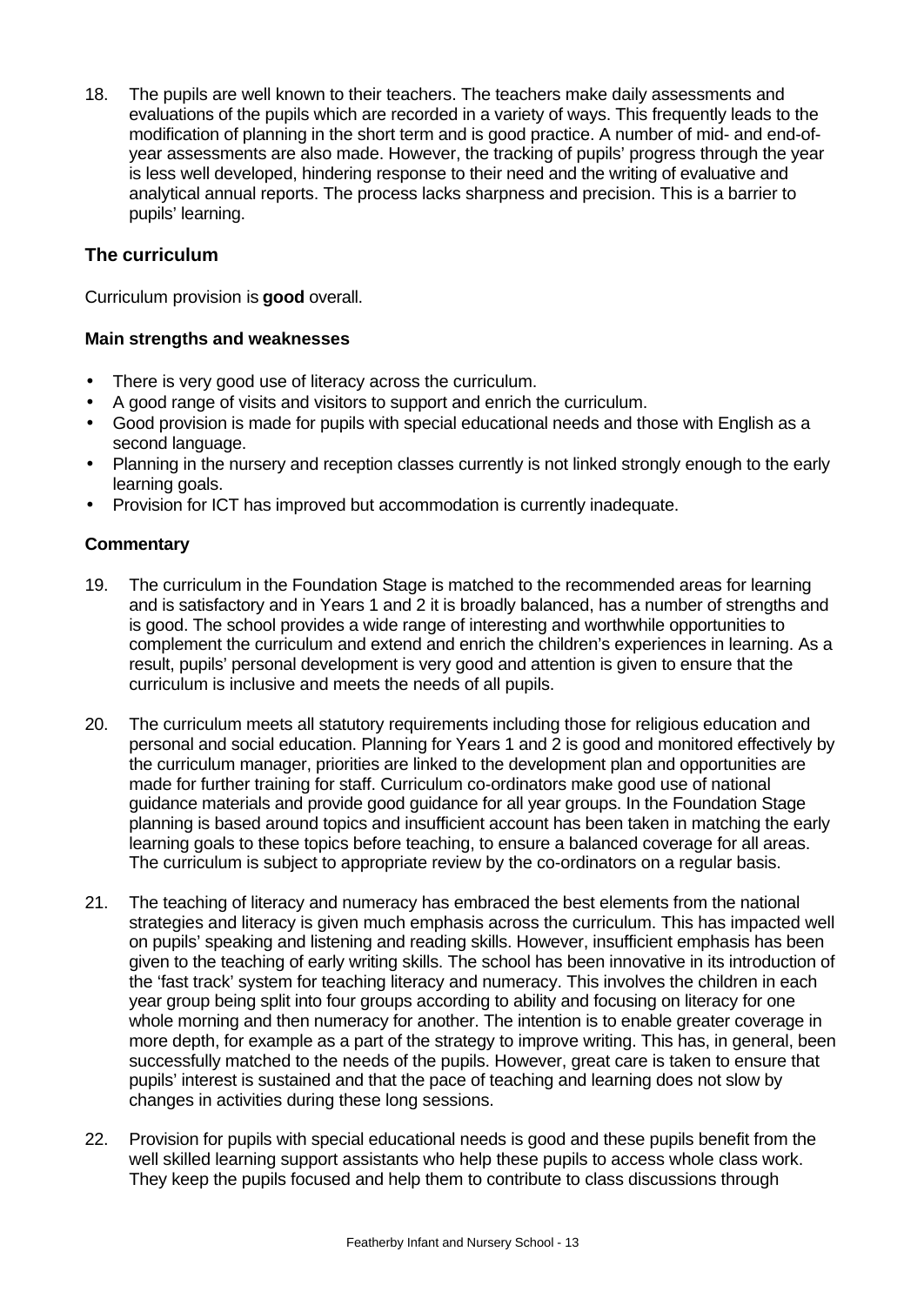prompts and extended questioning. Children for whom English is an additional language are well monitored and they achieve well.

- 23. The transfer from Year 2 to the junior school is well managed with opportunities provided for visits to new classes and for staff to exchange information prior to transfer. This ensures a smooth transition for the children.
- 24. The school makes good provision for school visits and visitors which enrich the curriculum and contribute to the pupils' social and cultural development. These include visits to the Talking Pictures exhibition at the National Gallery and a performance of The Nutcracker at Covent Garden. The school makes good use of local resources to enrich pupils' learning. A visit to Hever Castle provided inspiration for the school's recently completed Italian Garden. Music and theatre groups also feature extensively in enhancing the curriculum and extending the children's experiences.
- 25. Classroom accommodation and supporting areas, both inside and out, are safe, spacious and well maintained. They effectively support the needs of the age range taught. However, the current ICT provision makes it very difficult for a whole class of children to be taught effectively. There is suitable access for those with disabilities. The school is well resourced. The staff have a good range of qualifications, including two pianists, and a wide and balanced range of experience to meet the needs of the curriculum.

#### **Care, guidance and support**

The provision for pupils' care is **good**.

#### **Main strengths and weaknesses**

- Staff know pupils well and are liked and trusted by them. They are confident of being able to share problems with adults at the school and teachers respond to their needs well.
- Classroom assistants are well briefed and provide strong support for pupils in lessons, ensuring difficulties are dealt with swiftly and well.
- Well-planned guidance in personal, health and social education, circle time and religious education support the personal development of pupils well.
- Induction arrangements ensure pupils settle quickly and happily into the nursery and experience few problems in transferring to the reception class in the main school.

- 26. The school is aware of health and safety requirements and key staff have received suitable training. Premises are kept in a good state of repair and there is close attention to security. There is effective supervision of pupils, both in classrooms and while they are at play. Regular checks on equipment and appliances used in the school fully meet requirements although some partitions in the nursery are currently unstable. There are effective arrangements to deal with first aid emergencies and the administration of prescribed medicines. Child protection procedures are suitably in place and the headteacher ensures all adults working at the school know what to do should a problem arise. The school co-operates fully with the support services where needed, providing reports and attending case conferences as required. The person with responsibility for child protection regularly attends briefings on the latest guidance and subsequently takes time in staff meetings to relate this to staff.
- 27. Home visits, together with effective arrangements for children's induction into the nursery, ensure they settle into school well. Their subsequent transfer to the reception class is suitably planned to minimise concerns. Pupils' relationships with adults at the school, across the age range, are based on high levels of trust. Those pupils interviewed say the best thing about their school is their teachers because they are friendly and easy to talk to. This results in them being confident about sharing problems when needed. It also enables teachers to establish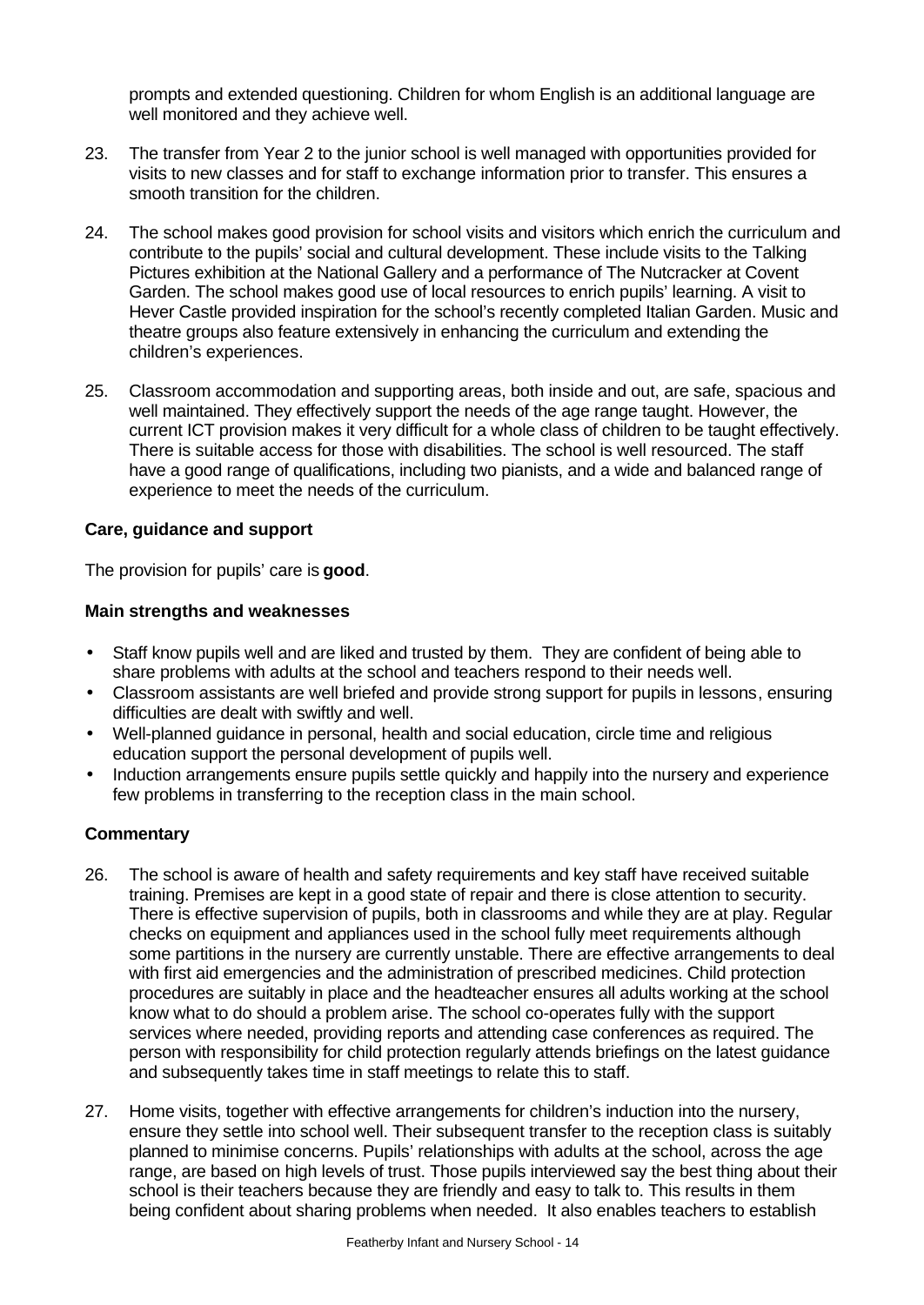pupils' views and opinions well, through, for example, circle time and every day interaction. Classroom assistants are briefed well and know pupils individually. This enables them to provide effective support. Pupils usually know behavioural targets well, but are less consistently sure of those related to learning. Where specialist support is required, this is usually identified and recruited at an early stage. A suitable range of topics is covered within personal, health and social education (PHSE) to provide effective guidance and support for pupils at this stage of development. It includes understanding the community of which they are a part. Arrangements for pupils transferring to Year 3 are sound and provide for an induction visit during the previous term.

### **Partnership with parents, other schools and the community**

The school's links with parents are **good** overall.

#### **Main strengths and weaknesses**

- Parents are very positive about the school and confident of teachers' availability to provide information and respond to concerns.
- Good levels of support in classrooms from suitably trained parents have a positive impact on how well pupils learn.
- Good involvement of parents and the wider community in many activities that support learning outside the classrooms and in fundraising through the 'Friends' association.
- Insufficient analysis for parents in annual progress reports about what their children know, understand and can do.
- Information in the governors' annual report and, particularly, the prospectus, is not presented in a way that promotes parental understanding as well as it should.

- 28. Parents are positive about the school and what it provides and achieves. They are particularly appreciative of their access to teachers, enabling early resolution of concerns. They are interested in their children's work and attendance at consultations about progress is high. The many adults who provide support in classrooms are given guidance with helping children to read enabling them to do this with confidence. Several parents have studied for the classroom assistant's certificate and this enhances their support. Although the school has no regular routine of consulting parents or pupils, those with children in the reception class have recently been asked about the success of transfer arrangements from the nursery. Parent and child art classes, and sessions about managing challenging behaviour, encourage parental involvement.
- 29. The prospectus is unattractive as a means of communicating with parents and potential pupils. Annual progress reports give good information about work covered and a suitable evaluation of personal development. What children know, understand and can do, their progress, relative strengths and areas for development are less consistently well analysed and reported. The impact of poor attendance on children's learning is made clear. Some parents regret the practice of providing reports at the very end of the school year without formal arrangements for consultation before the holidays and subsequent class changes. The school offers parents the opportunity of two formal consultations with their children's teachers at other times of the year.
- 30. The 'Friends of Featherby' association organises a range of very successful fundraising events. It supports learning well, for example through the purchase of library books, curtains for the hall, stage equipment and playground enhancement. It is organised by four dedicated friends, and parents recruit good support from parents when needed for individual events. Although valuing the events held by the Friends of Featherby, a few parents are not fully aware of its status as their own parents' association.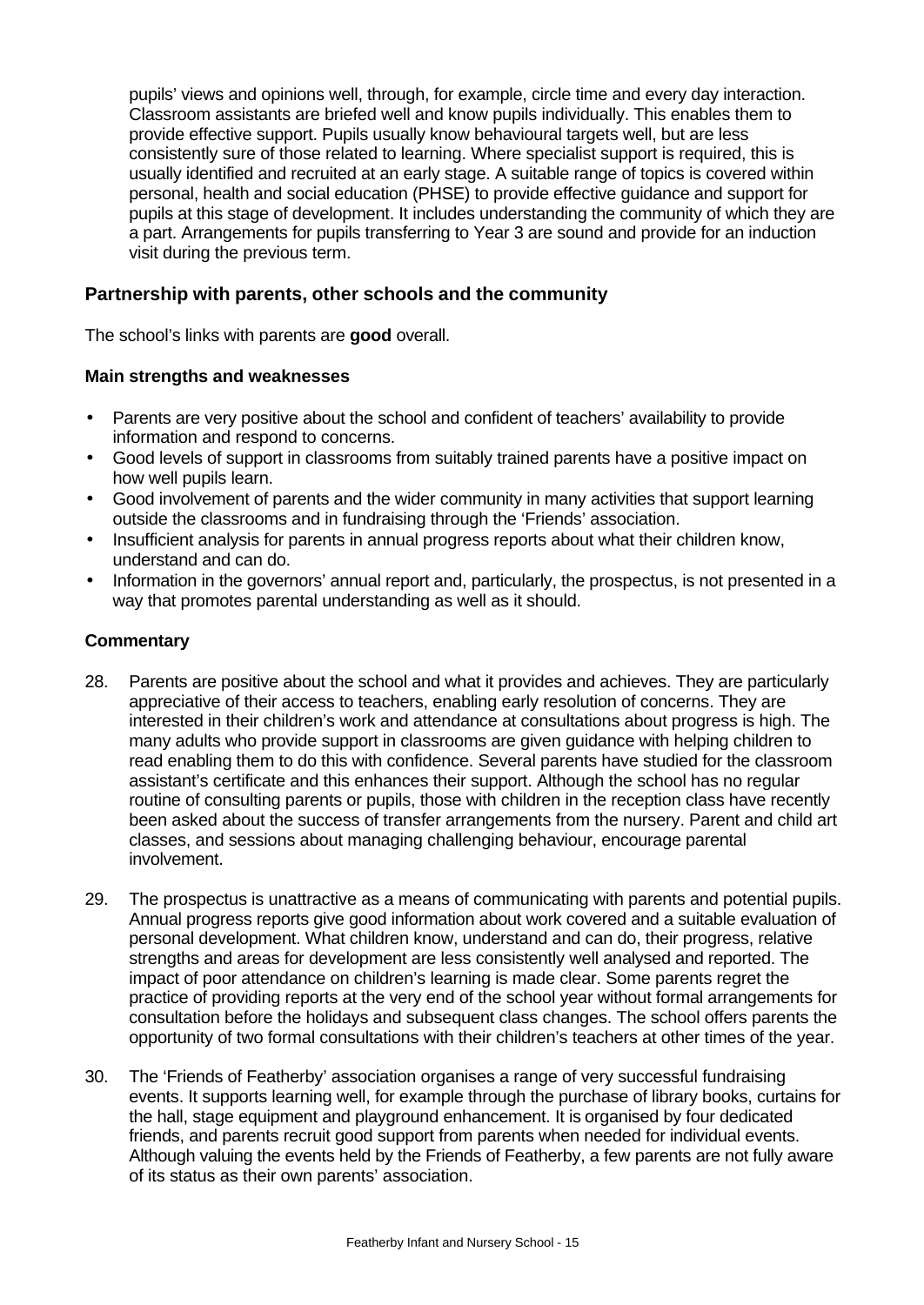31. The community is used well as a learning resource. A wide range of trips and visits, together with visiting theatre productions, enhance classroom learning and widen horizons. Local people are welcomed into the school and support events such as the 'Summer Ball,' historical fashion show, harvest festival and adult carol singing. Pupils participate in the infant schools' music festival. As part of its Education Action Zone activities an exhibition of World War 2 artefacts was organised with community support. The school has suitable links with other schools in the area. Sixth form students help with Year 2 physical education as part of their sports leaders award. The school offers work experience placements and provides a base for some local staff development. Pupils from a local special needs school are welcomed as part of their re-integration into mainstream education.

# **LEADERSHIP AND MANAGEMENT**

Leadership and management are **good** overall. The management of the large number of pupils with special educational needs is very effective.

# **Main strengths and weaknesses**

- The headteacher provides effective leadership. It has created a good ethos for learning in which standards have improved during the recent years.
- Governors are effective. They know the strengths and weaknesses of the school and are committed to providing a better education for all pupils in the school.
- Management is good. As a result the school systems, including the management of finance, run efficiently.
- The leadership role of subject co-ordinators is not developed as well as it should be.

- 32. The headteacher's vision, based on 'learning, love and laughter' has created a positive climate for learning. Pupils have responded very well to the very supportive and caring environment with very good attitudes and orderly behaviour in and outside the classes. As a result, the quality of learning and pupils' standards of achievement have gone up during the recent years. The headteacher attaches significant importance to good relationships at all levels and has secured a team of well-motivated teaching and non-teaching staff. The headteacher and the deputy headteacher work very well as a driving force and complement each other's strengths. They have created a committed team of senior managers, which includes year leaders, and they manage the school effectively. Relationships with parents are good and they feel that the children are in good hands in terms of the management of their education. The leadership of subject co-ordinators is not as strong and they are not yet in a position to implement developments in their subject areas as well as they could be. Performance management is satisfactory. However, targets lack a common approach to improving standards. Innovation is satisfactory. New initiatives, such as setting three classes in four sets for one full morning session a week for literacy and numeracy, are tempered with tried and tested experiences that maintain stability. The school values each pupil and is committed to providing equitable opportunities for learning to all pupils. This commitment is demonstrated by enhancing the number of support staff to at least one for each classroom.
- 33. Strategic planning is satisfactory. Some aspects are well thought through, for example, the need for better ICT facilities and subsequent financial planning for building a new computer suite with enhanced facilities. However, what could be done to improve pupils' capability in ICT with the present facilities is not thought through as imaginatively as it could be. The school's improvement plan is sound and the school is looking out for a better format. The issues have been identified to improve the quality of education and raise standards. The school has made satisfactory improvements on issues identified in the previous inspection for development.
- 34. Governance of the school is good. The governors have done the expected training and are clear about their critical and supportive role. They know the school's strengths and weaknesses well.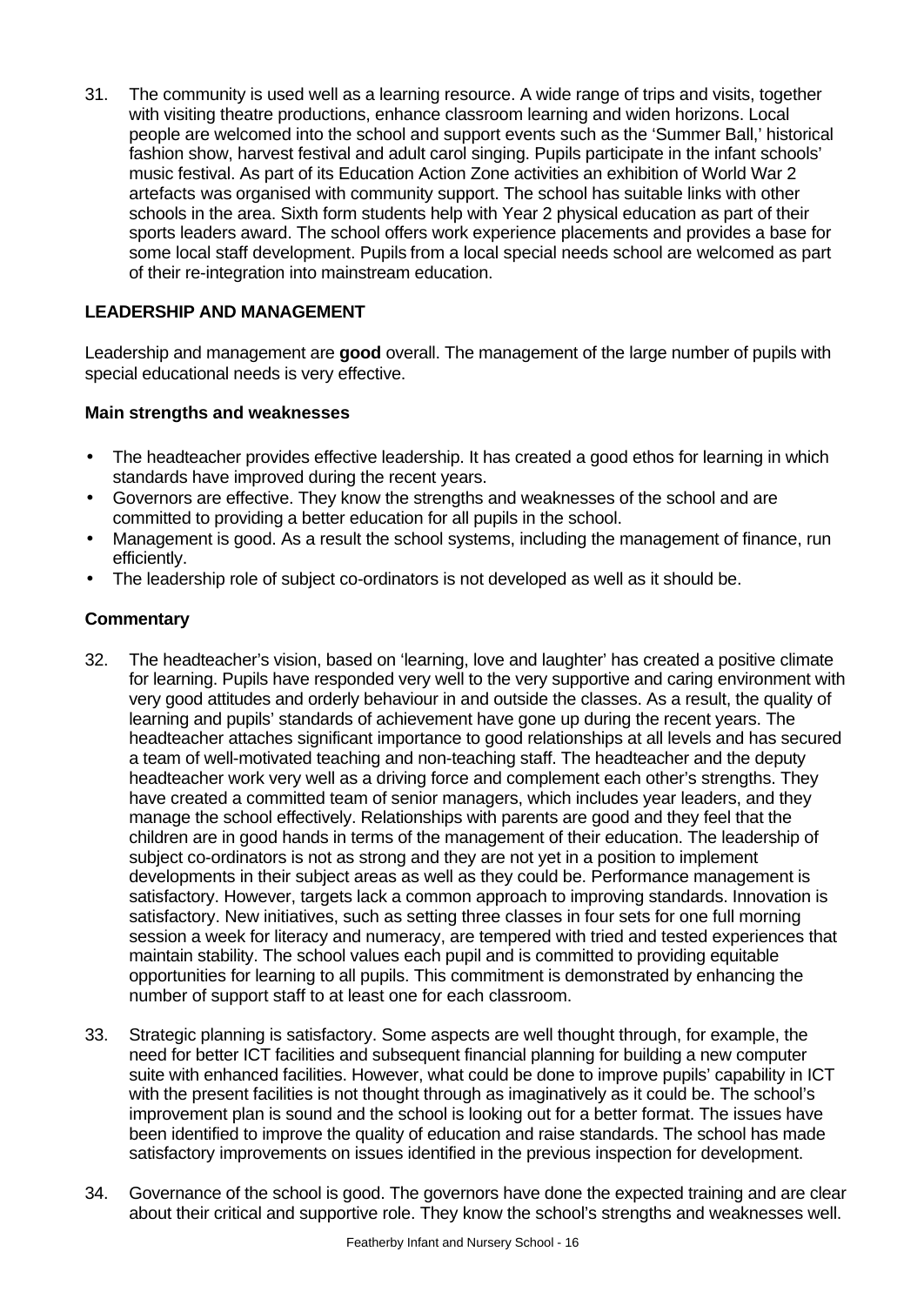They have good working relationships with the headteacher and teaching staff. They oversee that money is spent appropriately. They are committed to education that caters for the needs of all pupils and have put in place all the policies and procedures that are required legally. The usual committees are in place. They look at the results and the curriculum to ensure that the pupils get a deal that they deserve, and this places them in a strong position to see the important issues in the way ahead.

35. The school's management procedures are well established. The office staff is well informed of the school's expectations and make a very effective contribution to its running, including the use of ICT for routine processes. Required financial procedures are followed. The carry forward is large but it is clearly committed to planned projects, such as a new computer suite and relocation of the nursery. The school provides good value for money.

### **Financial information**

#### *Financial information for the year April 2002 to March 2003*

| Income and expenditure $(E)$ | Balances (£) |                                |
|------------------------------|--------------|--------------------------------|
| Total income                 | 793.941      | Balance from previous year     |
| Total expenditure            | 783,234      | Balance carried forward to the |
| Expenditure per pupil        | 3,030        |                                |

| Income and expenditure $(E)$ |         |                            | Balances (£)                        |         |
|------------------------------|---------|----------------------------|-------------------------------------|---------|
| Total income                 | 793.941 | Balance from previous year |                                     | 120,239 |
| Total expenditure            | 783.234 |                            | Balance carried forward to the next | 131,936 |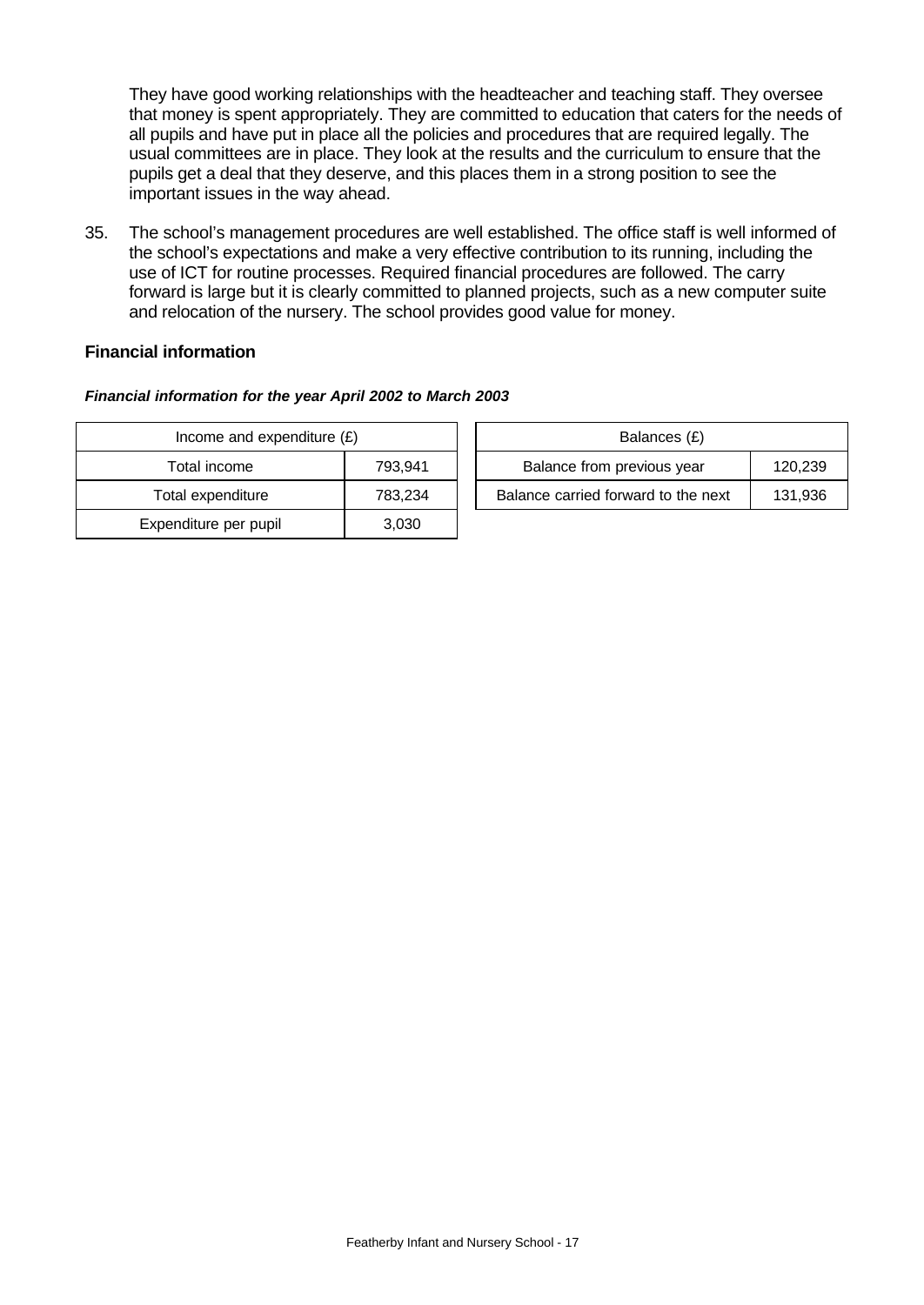# **PART C: THE QUALITY OF EDUCATION IN AREAS OF LEARNING, SUBJECTS AND COURSES**

# **AREAS OF LEARNING IN THE FOUNDATION STAGE**

- 36. Children enter the nursery in the September or January in the term before their fourth birthday. The children's attainment on entry is generally below average with a wide range of ability. The Foundation Stage co-ordinator is managing the area satisfactorily and is in the process of implementing the new curriculum. However, insufficient time is given to liaison between the nursery and reception classes and assessments, record keeping and tracking systems still need to be refined. At present, there are no assessment arrangements in place as children enter the nursery and this is a weakness of the admission procedure.
- 37. Liaison between the reception class staff and nursery staff is infrequent and, consequently, underdeveloped. Although planning is scrutinised by the co-ordinator it is not systematic and does not ensure consistency of provision between the nursery and reception classes nor a balance of all areas of learning taught over the year. In sessions seen, there were observations of children completed by staff, although the recording of these was not consistently linked to the stepping stones and early learning goals. The physical distance between the nursery and main school building does little to support links and continuity between the nursery and reception class staff.
- 38. The Foundation Stage co-ordinator has begun to link the Foundation Stage curriculum well to the National Literacy and Numeracy Strategies for the children in the reception classes. However, this has not yet been fully accomplished. A range of teacher-directed and selfselected activities is available. However, there is an insufficient level of challenge for the older children in the nursery in the term before they transfer to the reception classes which hinders their subsequent learning.
- 39. The nursery has an interesting and stimulating outdoor area with a range of surfaces and levels for the children to explore. The quality of provision for outdoor play for reception children has been improved since the last inspection. There is now a well-planned and well-resourced outside play area where play is effectively structured.

# **PERSONAL, SOCIAL AND EMOTIONAL DEVELOPMENT**

Provision in personal, social and emotional development is **very good.**

#### **Main strengths and weaknesses**

- Teaching and support staff establish good relationships with the children.
- Teaching and support staff foster an eagerness to learn in the children particularly in the reception classes.
- Good opportunities are provided for children to develop independent skills.
- There are insufficient opportunities provided for the youngest children to work alone or in small groups on work planned for them by the teacher.

# **Commentary**

40. Routines in the nursery and reception classes are well-established and the organisation of resources is helpful in developing the children's independent learning skills. Children were seen choosing from resources within the classroom and always being treated with respect and interest by the adults working with them. This approach increases the children's selfesteem and confidence.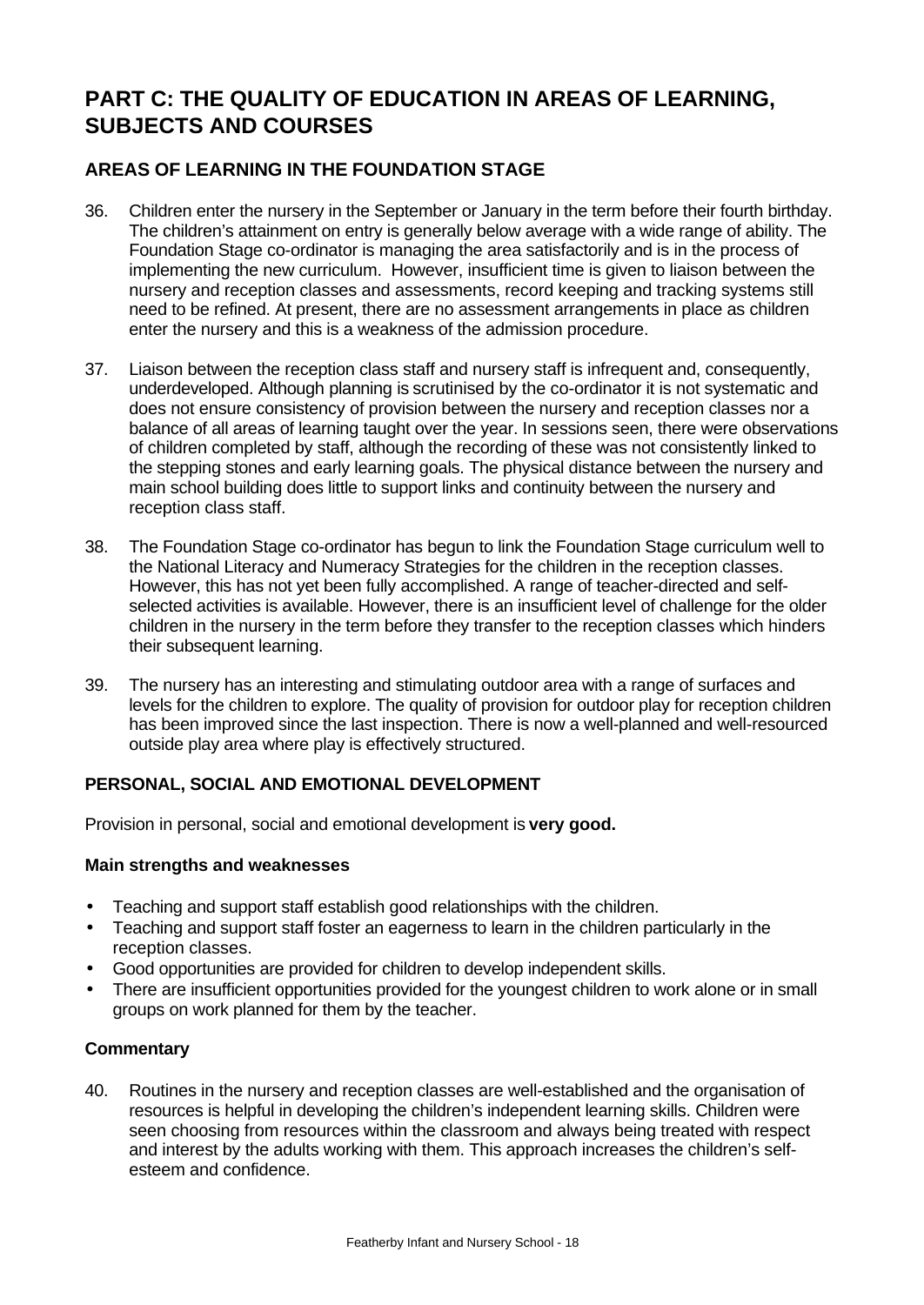- 41. There are good resources for indoor activities in both the nursery and the reception classes and they are well organised and cared for in the reception classes. The children have a clear knowledge of clearing-up procedures and help to put things away at the end of each session. In so doing they develop a sense of care and respect for their environment from the beginning of their schooling. In the nursery, the organisation of the room to accommodate wet activities such as painting, sand and water is good. During one observed session, the large room was particularly noisy at one end when the youngest children were settling down to discuss what they had done. The partitions used were ineffective at reducing noise and are unstable for young children. The current organisation of the room is not helpful in providing for purposeful activities and more direction and guidance for the older children as they prepare to transfer to the reception classes.
- 42. Children are taught to understand the difference between right and wrong and inappropriate behaviour is explained and corrected. Snack time in the nursery is used well to reinforce recognition of name. It is a calm and well-organised time of the day where children are careful of each other and able to take turns. They show a good deal of respect and care for each other. Most children are likely to achieve the early learning goals.

### **COMMUNICATION, LANGUAGE AND LITERACY**

Provision in communication, language and literacy skills is **good.**

#### **Main strengths and weaknesses**

- Children achieve well at speaking and listening.
- Every opportunity is taken to reinforce language skills.
- Writing skills are developing too slowly.

- 43. Children enter the nursery with communication skills below those expected for their age. A proper emphasis is put on speaking and listening skills and these develop well with the children able to express themselves clearly in both individual and group situations. This emphasis is continued through the reception classes with the children developing a wide vocabulary which they are able to use appropriately in different situations and for a range of purposes.
- 44. Children are keen to participate in group time talking about what they learned in the previous lesson, joining in rhymes and listening attentively to a story. These activities are generally led well with the emphasis on developing vocabulary.
- 45. Reception children make good progress with their knowledge of letter sounds. They participate well in lessons, for example in one class they were exploring the letter 'j' and all stood up wobbling like jelly which made the session effective energetic and fun; the children contributed a range of suitable words all starting with 'j'. In the nursery, there are planned opportunities for letter sound work and a letter sound table for the 'letter of the week', although this was not used in the sessions observed.
- 46. Writing skills are developing, but too slowly in comparison with the speaking and listening skills. In the nursery there are too few opportunities, both planned and children's own choice, for writing and fine motor activities such as tracing. Differentiation of tasks, especially for the children preparing to transfer to the reception class in September, is limited, with resources to encourage children to choose to write not readily available. It is unlikely that many children will achieve the early learning goals in written communication but most should orally.
- 47. In both the nursery and reception classes, where there are a number of children with special educational needs and a few with English as a second language, these children were included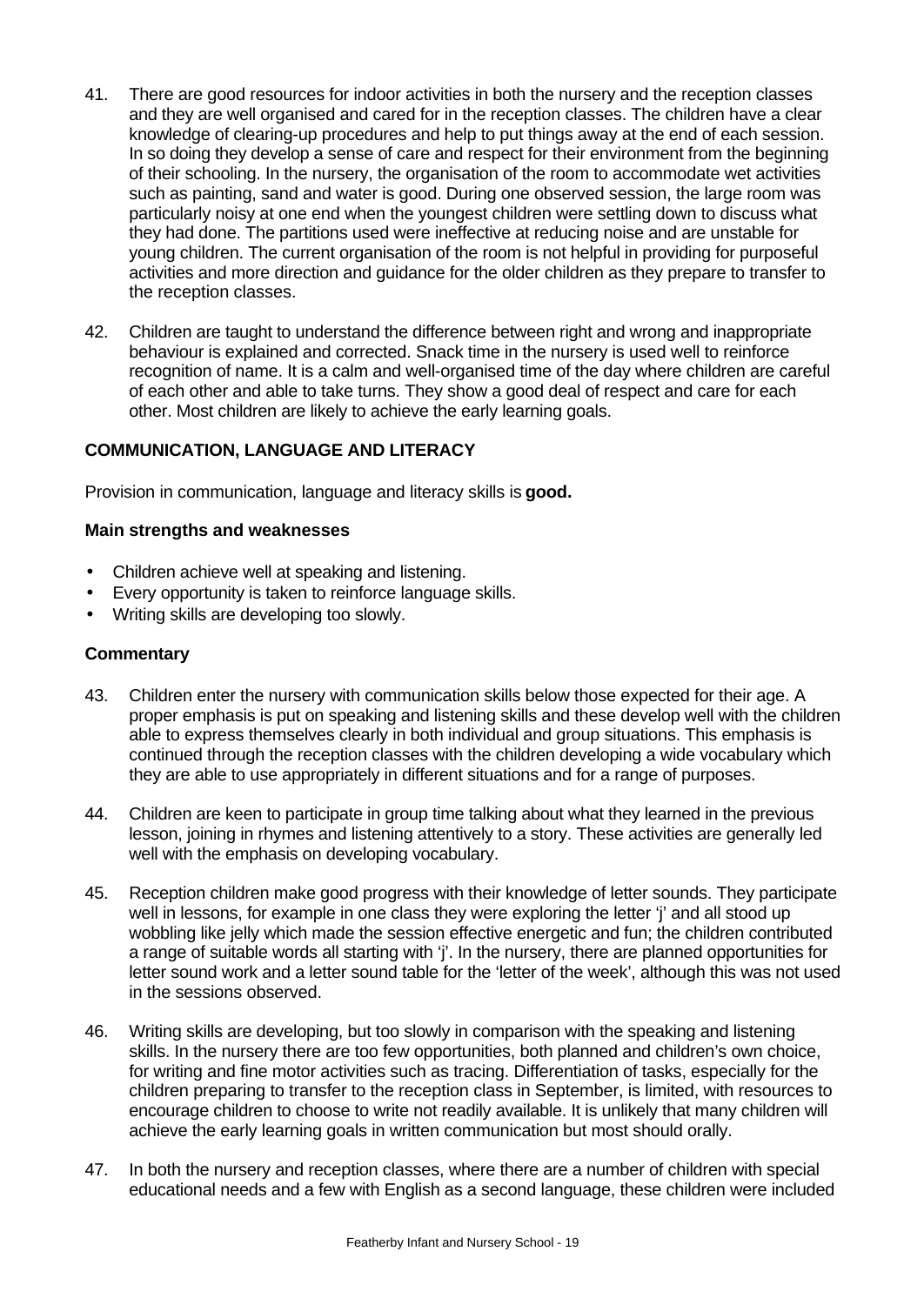in all of the activities on offer and were supported well in their learning by effective learning support staff.

### **MATHEMATICAL DEVELOPMENT**

Provision in mathematical development is **good.**

### **Main strengths and weaknesses**

- Lessons are well planned.
- Basic number skills are reinforced at every opportunity.

### **Commentary**

48. Children enter the nursery with mathematical skills that are below those expected for children of this age. The teachers use every opportunity to reinforce the development of these early skills and the children soon have a wide repertoire of number rhymes and songs as a result of good lesson planning. Opportunities are also used to practise early counting skills and the children's early mathematical vocabulary is developed well. This work is continued when the children enter the reception class where the children experience a wide range of practical activities that secure their number knowledge, working with numbers up to ten. Children in the reception classes are also able to name a range of simple shapes and describe their main features. They have many opportunities for exploring these, helping them to recognise some of these in the environment and, therefore, consolidate their learning. A good majority is on course to achieve the early learning goal.

# **KNOWLEDGE AND UNDERSTANDING OF THE WORLD**

Provision in knowledge and understanding of the world is **good.**

#### **Main strengths and weaknesses**

- A wide range of well-planned experiences.
- Good play facilities for inside and outside activities.
- The teaching of basic computer skills are insufficiently developed.
- The environment of the nursery does not provide enough stimulation for the children's interest in the world or for language development.

# **Commentary**

- 49. Children enter the nursery with limited general knowledge and understanding of the world around them. The adults working with the children have a good understanding of many of the experiences needed to develop this area of learning and provide a good range of opportunities for the children's development. Although some support is given to the children when using the computer, standards achieved are below those expected at this age.
- 50. Opportunities are planned by the teacher to extend their learning, for example the children in the reception classes enjoyed a demonstration of Indian cookery given by a grandparent and they were able to ask a range of relevant questions. They were keen to taste the food, talk about their likes and dislikes, and showed a good awareness of the differences in clothing and language. Only about half the children are likely to achieve the early learning goals, mainly due to deficient skills in ICT.

# **PHYSICAL DEVELOPMENT**

Provision in physical development is **good.**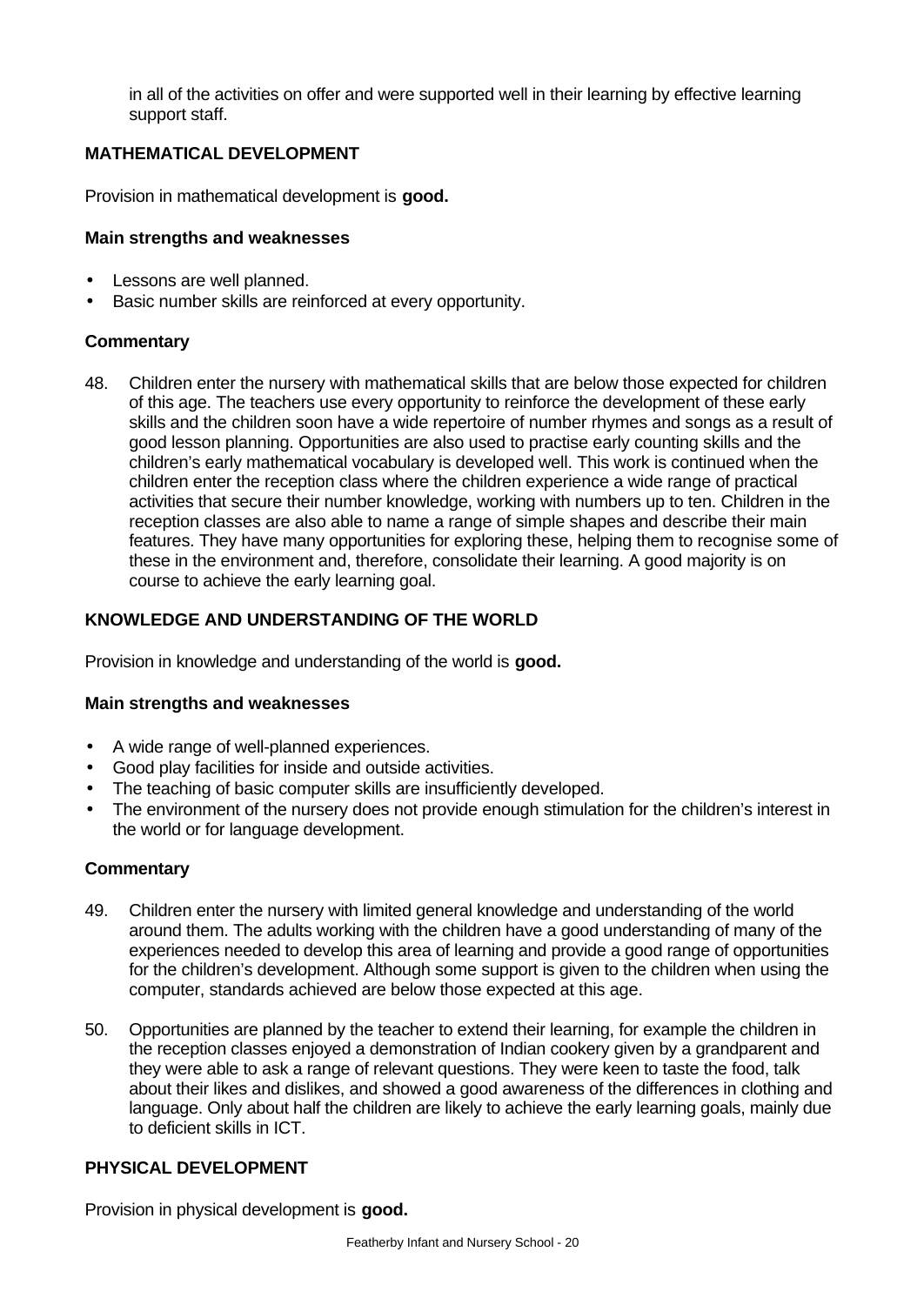#### **Main strengths and weaknesses**

- Teaching is good.
- There is good provision for outdoor activities.

#### **Commentary**

- 51. Children enter school with the physical development expected for their age. Children in both the nursery and the reception classes have regular access to well-resourced outdoor areas. In the nursery the children enjoy exploring the many levels, surfaces and equipment in the outside area. They gain special awareness using the range of bikes and equipment available. The children in the main school are keen to use the school hall and are able to explore the space available using a good range of imaginative movements. As a result their learning is good.
- 52. Good teaching ensures that opportunities are provided for the development of smaller movements through well-resourced role-play areas where children can be seen making up and sustaining story ideas. Water play is enthusiastic, with the children given the opportunity to bath the class dolls. Construction materials are used well to refine these smaller movements, as are malleable materials and small tools. Virtually all the children are well on course to achieve the early learning goal.

# **CREATIVE DEVELOPMENT**

Provision in creative development is **very good.**

#### **Main strengths and weaknesses**

- Children's musical and singing skills are well developed.
- A good range of painting and artwork skill is developed.

- 53. The environment is bright and stimulating in the reception classes where children's work is displayed well. Good opportunities are provided for children to develop their creative skills. The best of these are through music and art. Children in the reception classes have a large number of songs which they are able to sing well. They enjoy exploring the sounds various instruments make and are able to identify the sound and name the instrument in a simple but imaginative game. They enjoy exploring paint and other materials for drawing and illustrating and are able to produce good observational drawings because of the stimulation provided by the teachers.
- 54. The children in both the nursery and reception classes like the 'home corners' where they enjoy acting out known stories and creating and sustaining their own story activities; the 'home corners' are well resourced. The quality of relationships enables the children to sustain these activities successfully. The children's creativity is supported and provided for well through the very good teaching, so the majority are on course to achieve the early learning goal.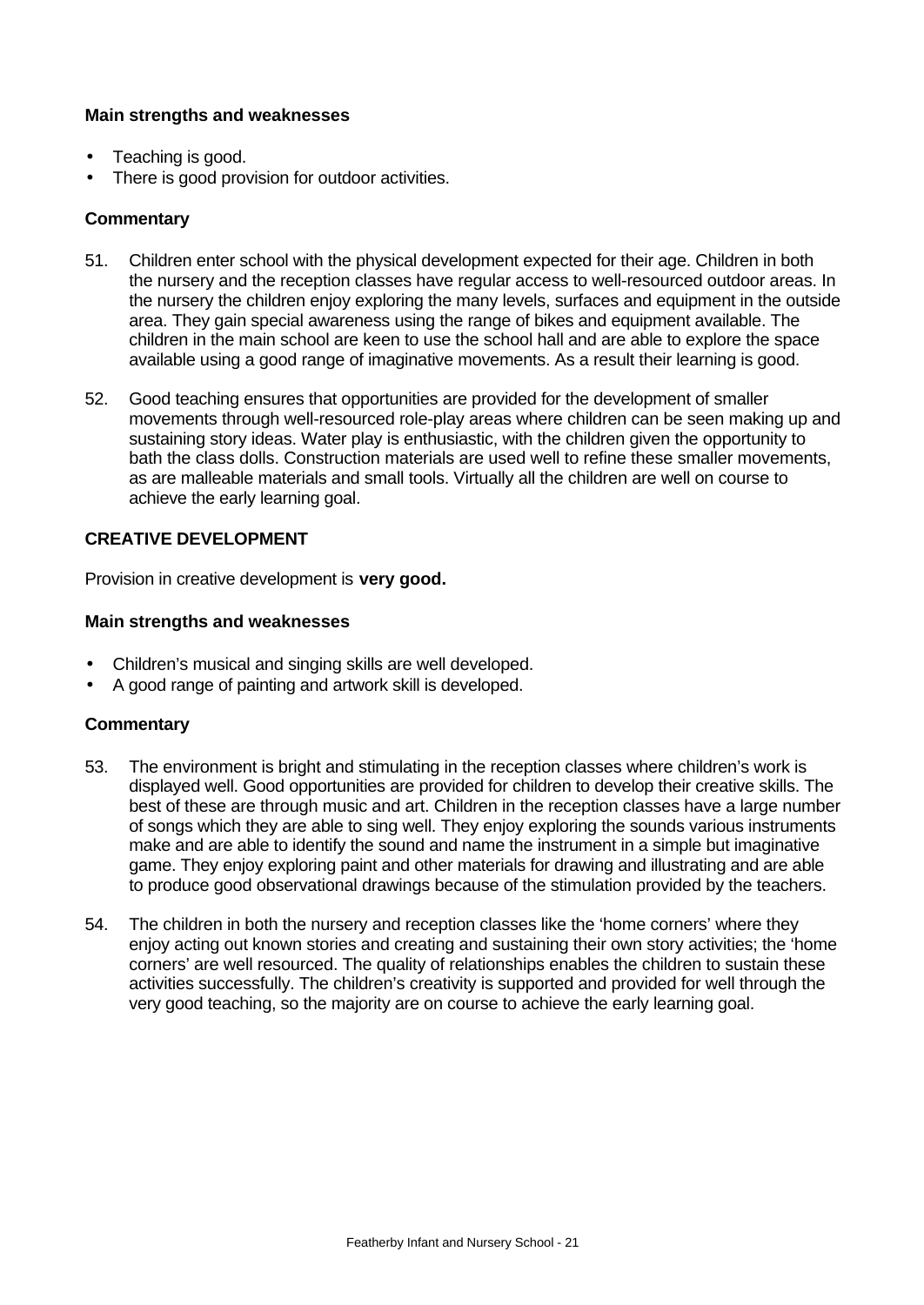# **SUBJECTS IN KEY STAGE 1**

# **ENGLISH**

Provision in English is **good.**

### **Main strengths and weaknesses**

- Standards in reading are above average.
- The subject is well led and managed.
- English is used very effectively across the curriculum.
- Pupils' writing skills are underdeveloped.

- 55. Pupils have a good range of opportunities to practise their speaking and listening skills across the curriculum and are able to articulate well in discussions, make predictions and use spoken language to extend all English activities. They respond enthusiastically to lessons and are keen to join in class and group discussions. Teachers are skilled in their teaching and questioning skills, developing well the pupils' confidence in using vocabulary beyond that expected for pupils of their age. The results of the 2002 national tests show standards are above average in reading and average in writing when measured against all and similar schools. The trends over the last three years show the school is at least in line with national trends. These results are similar to those at the previous inspection. The provisional results for the 2003 national tests show further improvement with reading and writing. In reading, a number of pupils perform well at the higher level with girls performing better than boys. This is a change from the last inspection when performance was broadly similar.
- 56. Pupils with special educational needs are provided for well and have clear educational development plans that address pupils' difficulties in English. Pupils whose performance is above average are given extension activities that are well matched to their ability. Pupils for whom English is not their first language perform well and make good progress in both reading and writing skills. The very good support staff are used effectively to help pupils access wholeclass activities and discussion time and also the group tasks. This was seen in Year 2 where pupils were supported well enabling them to contribute very good questions and answers in discussion time during a religious education lesson.
- 57. Standards of reading in Years 1 and 2 are good overall. In Year 2, average and above average pupils are able to read fluently using appropriate expression, letter sounds and pictorial clues. They discuss the character and setting of stories and make sensible suggestions about how the story might end. As a result of the teachers' good knowledge and understanding of the teaching of reading, for example phonic and whole-word skills, the pupils make good progress in their reading.
- 58. The school uses a range of suitable strategies to develop English skills including a 'fast track' where Years 1 and 2 spend one whole morning per week focusing on English activities of different levels of difficulty. The year group is taught according to ability on these mornings and additional staff ensure smaller more focused groups particularly for lower attaining pupils. Where this works well, pupils are able to sustain a task for the whole session and make good progress, for example where the teachers' planning ensures a range of different tasks during the session. Working in small groups has a good effect on pupils' English skills.
- 59. In Years 1 and 2, pupils are given a range of suitable opportunities to develop their writing skills in most areas of the curriculum, for example writing up their science investigations. Average and above average pupils are able to record their learning in complete sentences using imaginative adjectives effectively. They can write in different styles for a range of purposes and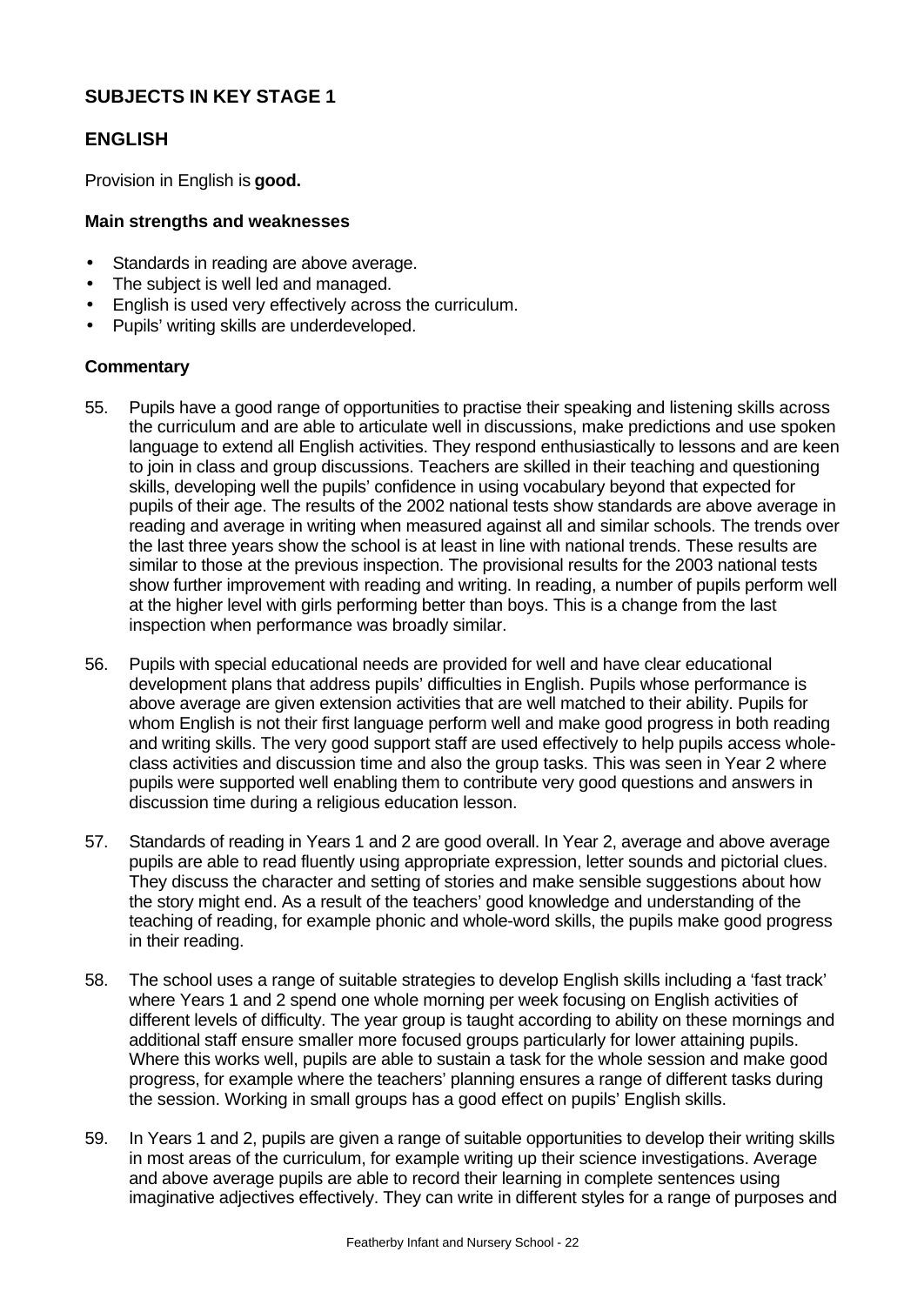audience. However, occasionally some teachers miss opportunities to demonstrate good writing and insufficient emphasis is given to drafting and re-drafting resulting in some poor standards of letter formation, spelling, punctuation and presentation. Pupils do not make as much progress in writing as they do in reading.

- 60. Teachers have a good subject knowledge and the teaching of English is good throughout the school. Pupils are made aware of learning objectives and success criteria in each lesson and respond to a range of teaching strategies with sustained concentration. Teachers are innovative and use questioning skills well to develop the children's vocabulary and understanding, enabling them to contribute well in oral work and reading skills. In the instances where teaching of writing is very good, teachers set a brisk pace, model writing with the pupils and have high expectations. There is a clear focus on improving pupils' performance in English and good teaching supports and challenges pupils to make good progress in this subject.
- 61. There are good resources to support the teaching of English. The wide range of books in the library and in the classrooms supports both boys' and girls' reading ensuring that pupils make good progress in reading. There is a wide range of writing materials available. However, there needs to be a more focused approach to using these to develop the pupils' writing. The wellresourced school library supports effectively the structured reading materials available in the school. There is a parents' section in the library to support community reading and thereby, indirectly, the pupils' learning.
- 62. The subject is managed effectively by an enthusiastic co-ordinator who has produced an appropriate policy and scheme of work. Monitoring includes work scrutiny and lesson observation and tracking although there is not a systematic approach to this at present. The co-ordinator has a number of planned initiatives already arranged for the continuing development of this subject area this year. The school's provision for literacy is good and the quality of teaching enables the pupils to make good progress.

#### **Language and literacy across the curriculum**

63. Every opportunity is taken to develop English skills in all areas of the curriculum. Speaking and listening skills are practised well and teachers are skilled in their use of questioning, enabling the pupils to respond effectively in class discussions, make predictions and discuss cause and effect well. A range of recording skills is developed and pupils write effectively for a range of purposes. This was particularly evident in the history work seen, where pupils had written a diary, a newspaper article and a descriptive story based on the Fire of London. In lessons observed, skills taught in the literacy sessions were reinforced well in all other subjects covered, for example in science where the pupils are frequently required to record their own observations.

# **MATHEMATICS**

Provision in mathematics is **satisfactory.**

#### **Main strengths and weaknesses**

- Teaching and learning are good.
- Leadership and management are effective.
- Support assistants are used effectively.
- Teachers do not provide enough models for pupils to learn from.
- Insufficient use is made of ICT.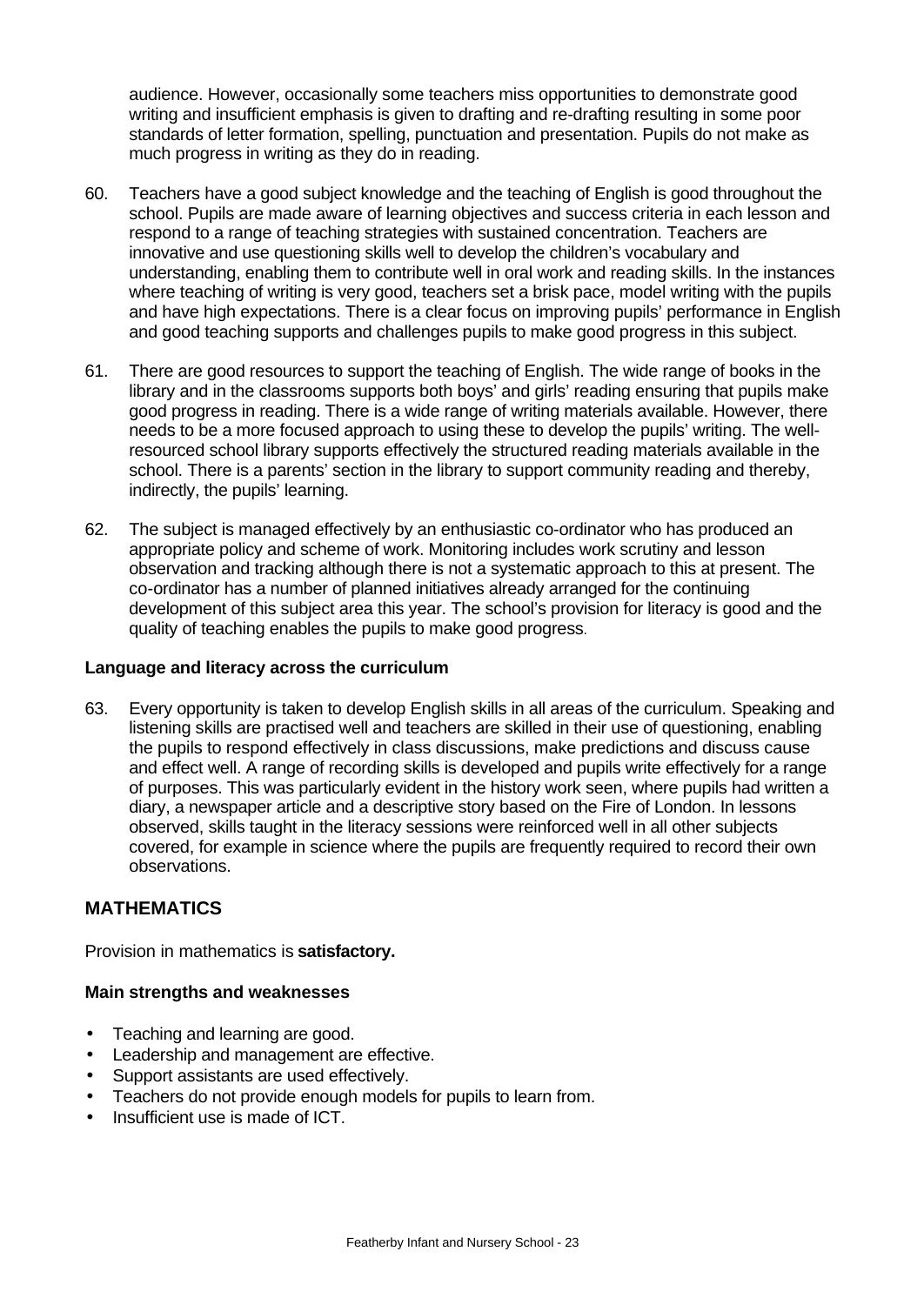# **Commentary**

- 64. Current standards are average. Overall, pupils achieve equally well in all areas of mathematics. Performance of seven-year-olds has risen from well below average at the previous inspection in 1999 to average or above average from 2000 onwards. Provisional results for 2003 indicate further improvement. There is a significant increase in the number of pupils reaching levels above expectations for their age. The school's 2002 results are average in comparison with similar schools. Boys and girls attain similar results.
- 65. The quality of teaching and learning is good. This helps pupils to achieve well. Teachers' knowledge of the subject is secure. They use this effectively to plan their lessons and explain mathematical ideas clearly. They offer pupils challenging work and use effective strategies that enable pupils to learn and achieve well. Most successful lessons make learning of mathematics fun. For example, learning of place value, including that of zero, was successively made more challenging for all pupils, including pupils with special educational needs and pupils who speak English as an additional language. The lesson was concluded with two digit numbers on a cartoon which pupils were asked, according to their ability, to rub off. This also allowed the teacher to assess learning and exemplify repeatedly for those who were finding place value of digits difficult to grasp. Classroom assistants provide effective support to individuals or groups of pupils allowing the teacher to focus on another group and oversee progress of others. In a less successful lesson, learning of place value was hampered because the teacher did not sufficiently explain the meaning of splitting or partitioning nor provided enough models of what it means to split or partition two-digit numbers. Occasionally, explanatory sessions are too long for pupils to maintain a good level of concentration. At most other times, however, they show positive attitudes and behaviour is at least good which helps them to learn productively and achieve well.
- 66. Leadership and management of the subject are good. The co-ordinator monitors the subject well and supports colleagues effectively. Assessment criteria and recording of achievement is improving. These now link better with the planned learning intentions. The achievement record is updated each term to track progress. Effective deployment of support assistants has made the curriculum more accessible to pupils. Teaching three classes in four sets for one morning session a week (fast tracking) is having a positive impact on learning. It provides time for more challenging curriculum for each set to build on during the week. However, the use of ICT is ineffective with very little use made in the subject. Improvement since the previous inspection is satisfactory.

#### **Mathematics across the curriculum**

67. The development of numeracy in other subjects is satisfactory. There was evidence, for example, of pupils recording their science observations using some well-drawn graphs. In registrations the pupils all 'work out' the number in attendance after noting the absentees.

# **SCIENCE**

Provision in science is **satisfactory.**

#### **Main strengths and weaknesses**

- The overall quality of teaching is good.
- Pupils are enthusiastic and try very hard.
- The pupils achieve well.
- The development of pupils' investigative and experimental skills is not systematic.
- The assessment and tracking of pupils' progress lacks consistency.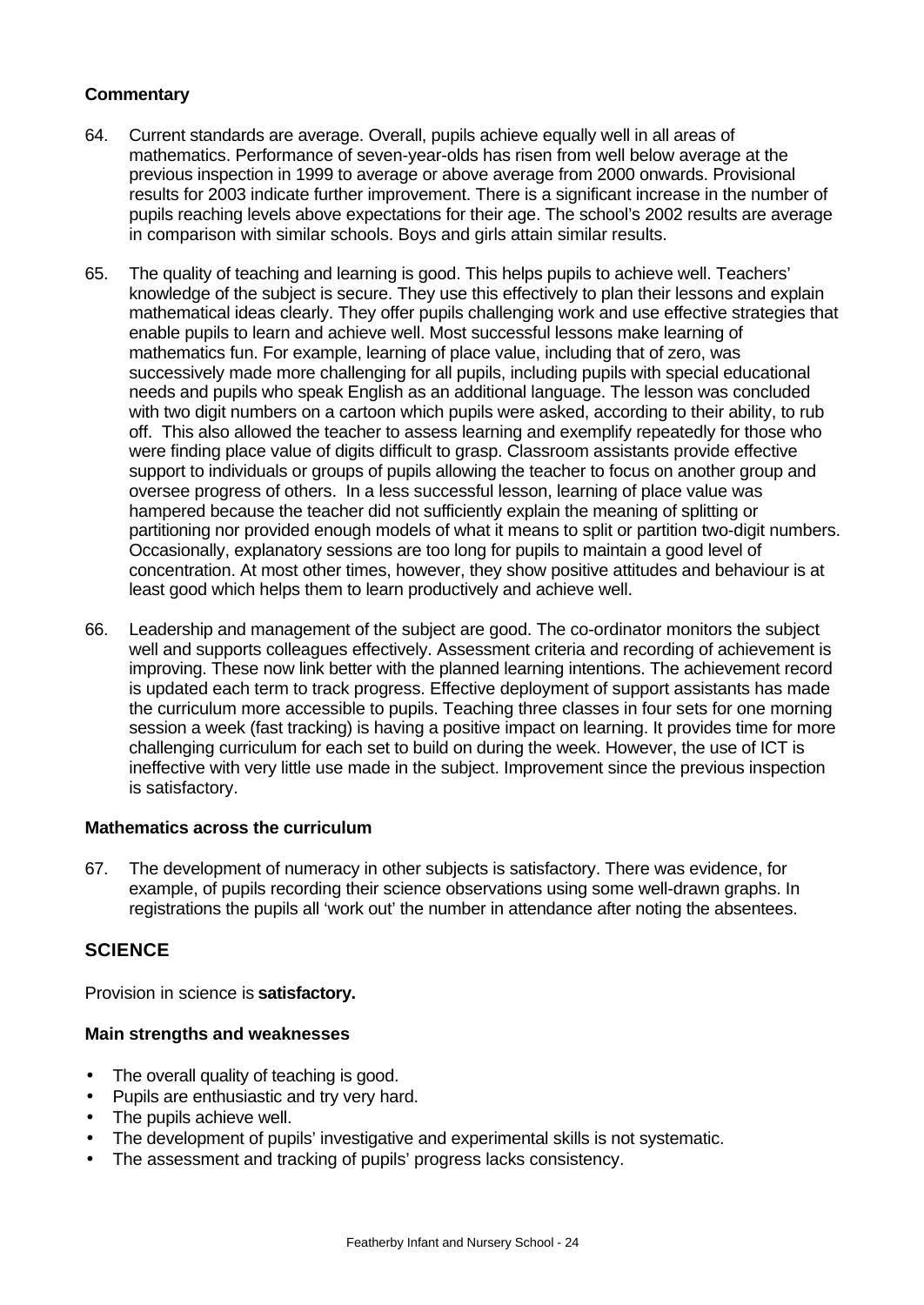- 68. In the lessons observed, overall standards are average as was the case in the previous inspection. As a result of the good quality of the teaching, the pupils achieve well. This also applies to pupils with special educational needs and those who speak English as an additional language, owing to the effective support they receive. About a fifth of the pupils are on course to exceed national expectations. This is broadly similar to the findings of the last inspection. The sense of wonder shown by the pupils, in response to some aspects of the investigative work, planned by the teachers, contributes significantly to their spiritual development, for example when they found they could make Plasticine float, or cause sugar to jump off a drum through vibrations.
- 69. The teachers have good subject knowledge, manage their classes extremely well and enjoy good relationships with their pupils. Consequently, this creates an atmosphere in which pupils' learning and achievement are good. In lessons, the teachers' question and answer skills are good. They respect and listen to all pupils' responses and are careful to ensure that all groups of pupils are involved in discussions. This mutual respect is a significant contributor to the overall effectiveness of pupils' learning. The clear emphasis given by the teachers to ensuring that the learning intentions are well understood by the pupils, helps to maintain a brisk pace in the lesson, as no time is wasted when individual or group activities begin. This strategy is particularly effective when the learning intention is expressed in 'child friendly' language. In practical investigations, the pupils exhibit good levels of collaboration and co-operation when using the resources, try hard and show pleasure in success. The teaching assistants are particularly effective in supporting the pupils' learning, especially when group investigative work is undertaken. They also support well the maintenance of high standards of behaviour.
- 70. The drive by the school to raise the standards of pupils' writing is helped considerably by the teachers who provide regular opportunities in science for them to record their own observations. This is done in a variety of ways and is at its best when the writing tasks are modelled, as many pupils have weak vocabularies. Evidence from previous work indicates that little of the work is planned to meet the needs of different levels of attainment. This is a weakness. The work also shows, however, that the teachers plan an appropriate range of scientific experiences for their pupils. Results from these investigations are recorded in a variety of ways, including simple charts and graphs. This is good practice and reinforces their mathematical understanding. However, insufficient opportunities are planned for experimental work, especially to support the important notion of scientific prediction. The teachers appropriately take every opportunity to extend the pupils' technical language, for example the use of 'negative' and 'positive' when working with batteries.
- 71. The science co-ordinator is newly appointed to the school. She is currently reviewing the present curriculum framework. Two opportunities have already been provided for her to monitor teaching in the subject. This is part of the school's effective strategy to use her strong subject background in the drive to raise standards. She has already identified the need to place investigative and experimental work at the core of the science curriculum and has a clear view of the direction the subject needs to take. Currently, the skills in this aspect of the subject are not planned effectively in a systematic and progressive way. Similarly, assessment procedures lack consistency and do not allow for the effective tracking of individual pupils' progress, curriculum modification in the light of experience and sufficiently analytical reporting to parents.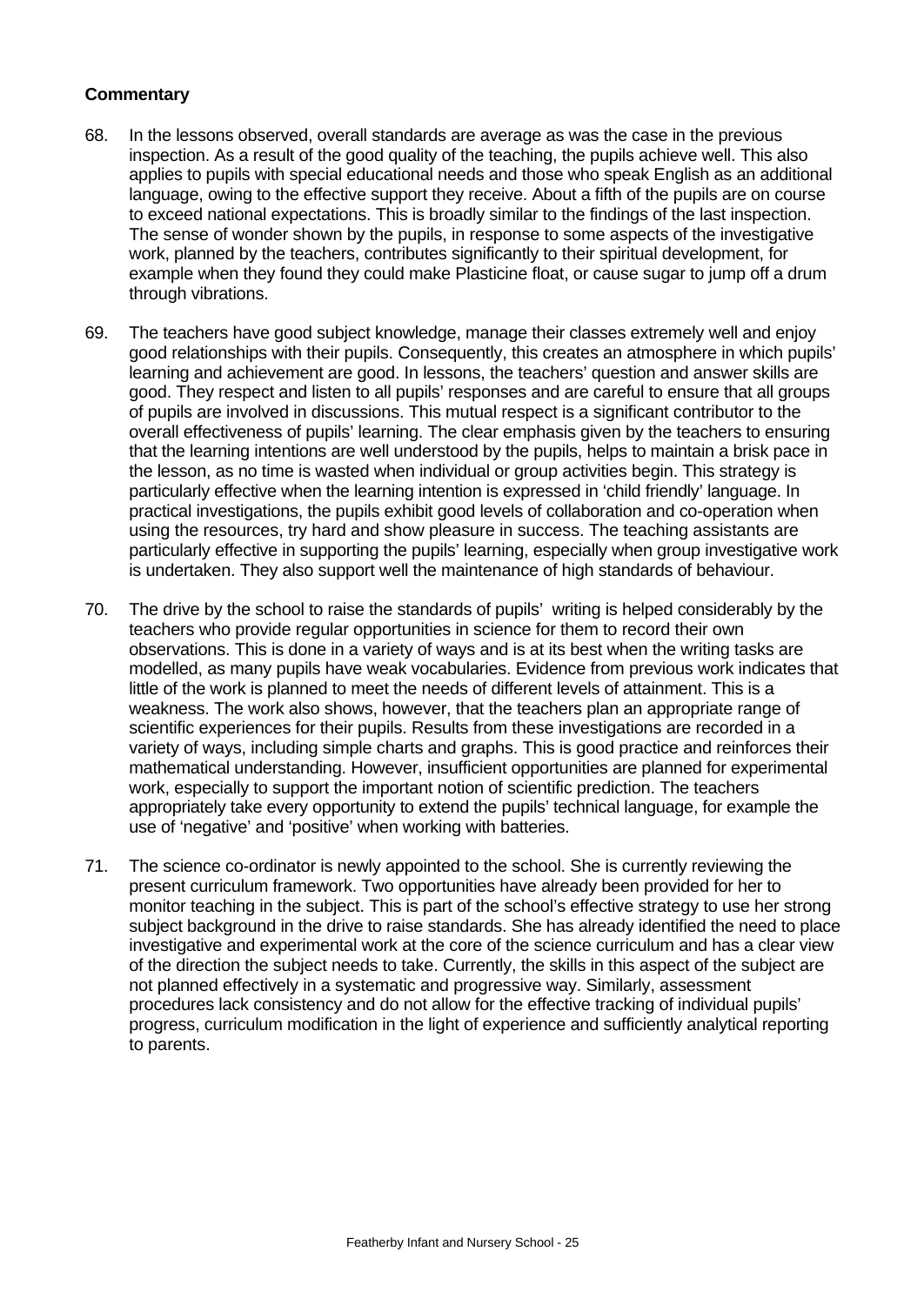# **INFORMATION AND COMMUNICATION TECHNOLOGY**

Provision in information and communication technology (ICT) is **satisfactory.**

#### **Main strengths and weaknesses**

- Leadership and management of the subject are good.
- The school is beginning to make better use of its computers.
- Standards are not yet high enough
- Insufficient use of ICT is made in other subjects.

#### **Commentary**

- 72. Current standards are close to, but below, what is expected of pupils at the age of seven. However, the teachers' increasing expertise in the subject and use of good quality resources are beginning to improve standards. Boys and girls use computers with similar competency. Pupils use or lack of use of computers at home has a significant effect on their standards. In a survey carried out by the school, about one in three pupils in reception class have had no access to computers at home. These pupils are far behind the others in their ICT skills. They need intensive support to bring their very basic skills to a level that will help them to build on these at a rate that would help them to reach expected standards by the age of seven.
- 73. Teaching and learning are satisfactory and are promoting sound achievement. In one lesson, good planning, clear instructions and confident demonstrations helped Year 2 pupils to achieve well in creating a picture in the style of Kandinsky. The teacher assessed pupils' progress efficiently and attended to their difficulties, such as drawing of lines completely to avoid leakage of colour. All pupils made good progress, one in four reaching the expected standards. The lesson was concluded with successful evaluation of what pupils had learnt and how they could improve. The help of support assistants was vital in ensuring that all pupils made similar progress. Teachers' developing confidence is helping them to use the subject language more critically to raise standards.
- 74. Leadership and management of the subject are good. The subject co-ordinator has identified strengths and areas for development, for example training in the use of a digital camera and camcorder, weaknesses in the curriculum and tightening of assessment. The school plans to build a new suite with improved breadth of the facilities as part of their strategy to raise standards. Improvements in the subject since the last inspection, for example increasing the number of computers, is satisfactory.

#### **Information and communication technology across the curriculum**

75. Very little use is made of ICT in other subjects to assist learning. Currently, most pupils have insufficient skills to do this.

# **HUMANITIES**

76. Inspectors examined work from the previous year. They spoke with pupils and curriculum coordinators. Three lessons in religious education and one in geography were observed. No history lessons were available for observation.

#### **GEOGRAPHY**

77. There is not enough evidence to judge standards at the end of Year 2. Observation of a Year 1 lesson shows pupils have expected standards and their achievement is satisfactory. The majority of them understand the relationship between the weather and clothes that one needs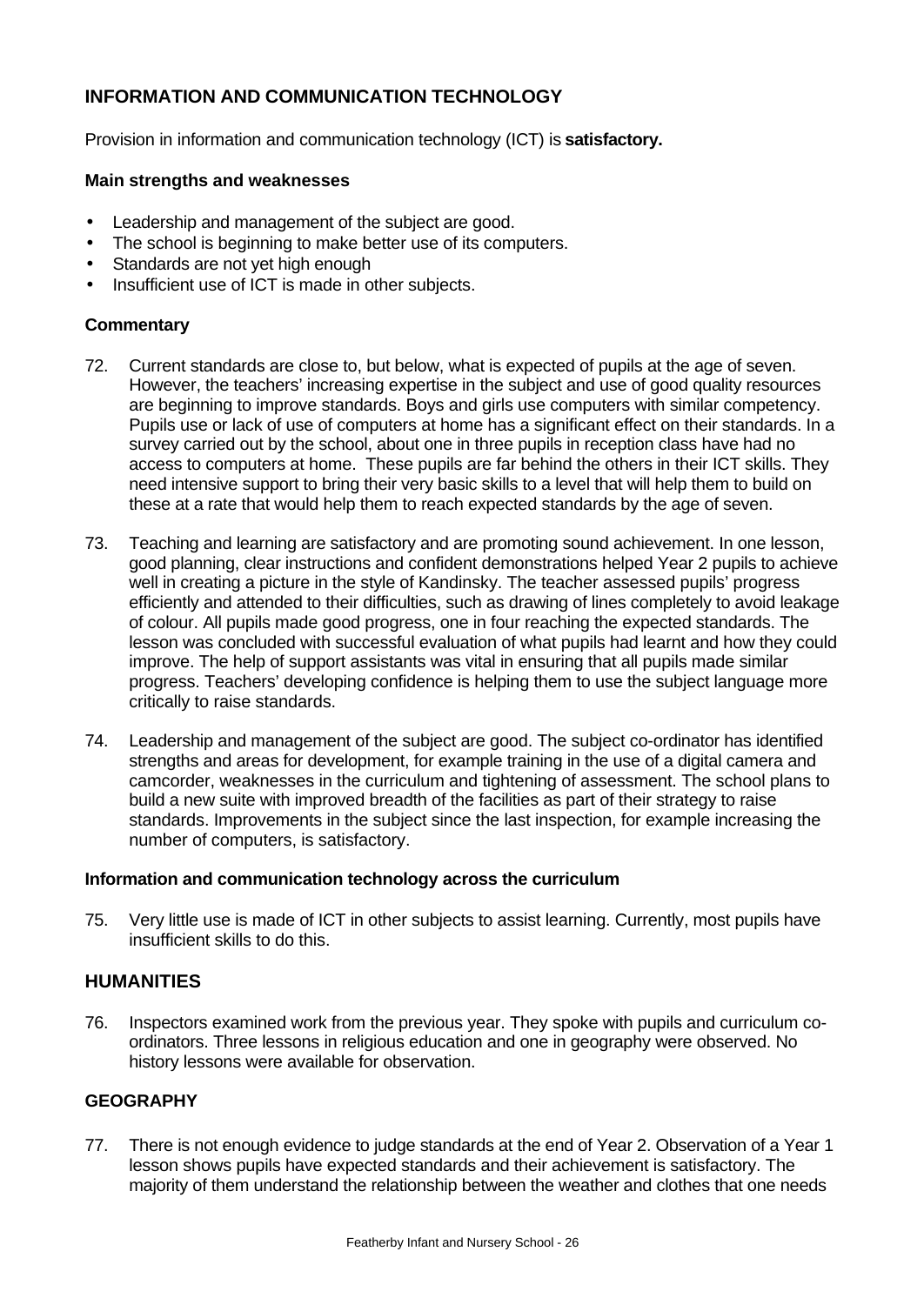to wear. They know appropriate weather symbols, for example for sunny, cloudy and rainy weather.

78. Teachers plan and prepare lessons well. Support and resources are used effectively to engage pupils in gaining new knowledge and understanding. Management of pupils is effective and contributes to orderly learning. Use of literacy is not as effective as it could be. Management and leadership of the subject are satisfactory.

# **HISTORY**

79. No history lessons were observed during the inspection and judgements are based on discussion with the subject co-ordinator and scrutiny of pupils' work. Standards are above expectations and this is an improvement since the last inspection. The scheme of work provides a well-planned curriculum based on national guidance and this enables year groups to plan effectively to ensure shared learning objectives. Pupils apply their literacy skills well to researching the topics covered. From discussion with the pupils, it is clear that the wide range of activities and the interesting visits and visitors promote their learning. Pupils in Year 2 are beginning to develop a sense of the passage of time and are able to place the Great Fire of London, the Second World War and a number of famous people and key events on a timeline. The pupils have been challenged to explore these events from a range of perspectives and are able to compare and contrast information from a range of sources.

# **RELIGIOUS EDUCATION**

Provision in religious education is **good.**

#### **Main strengths and weaknesses**

- Teaching is good and teachers use a range of suitable activities to engage the pupils.
- The subject does much to explore emotions and moral issues.
- The respect shown to pupils by teachers contributes to the spirituality of lessons.
- There are inconsistent levels of challenge within classes in the same year group.

- 80. Pupils' attitudes and values are in keeping with the findings of the previous inspection. The subject co-ordinator provides good guidance and support to colleagues and has increased the range of artefacts available to support the subject since the previous inspection.
- 81. The well-planned curriculum enables pupils to respond well and achieve standards broadly in line with the locally agreed syllabus. Pupils' understanding is enhanced by their very good use of speaking and listening skills. Those with special educational needs are supported well, by effective learning support assistants and through activities well matched to their abilities enabling them to achieve well.
- 82. The main festivals from the Christian calendar, events from the Jewish and Hindu calendars and other faiths are all covered and do much to promote tolerance, understanding and racial harmony. The use of art and literacy skills are used effectively to illustrate Old and New Testament stories with teachers' skilful use of questioning skills helping pupils explore some of the difficult concepts, feelings and underlying meanings within these, for example the story of Moses.
- 83. Teachers' knowledge and understanding of the subject is secure and lessons have clear learning objectives. Literacy and drama skills are used well to enhance this subject. Pupils show in their recorded work a good knowledge, for example, of the patron saints of Britain. Drama techniques are used well to harness pupils' enthusiasm, in Year 1, where role-play is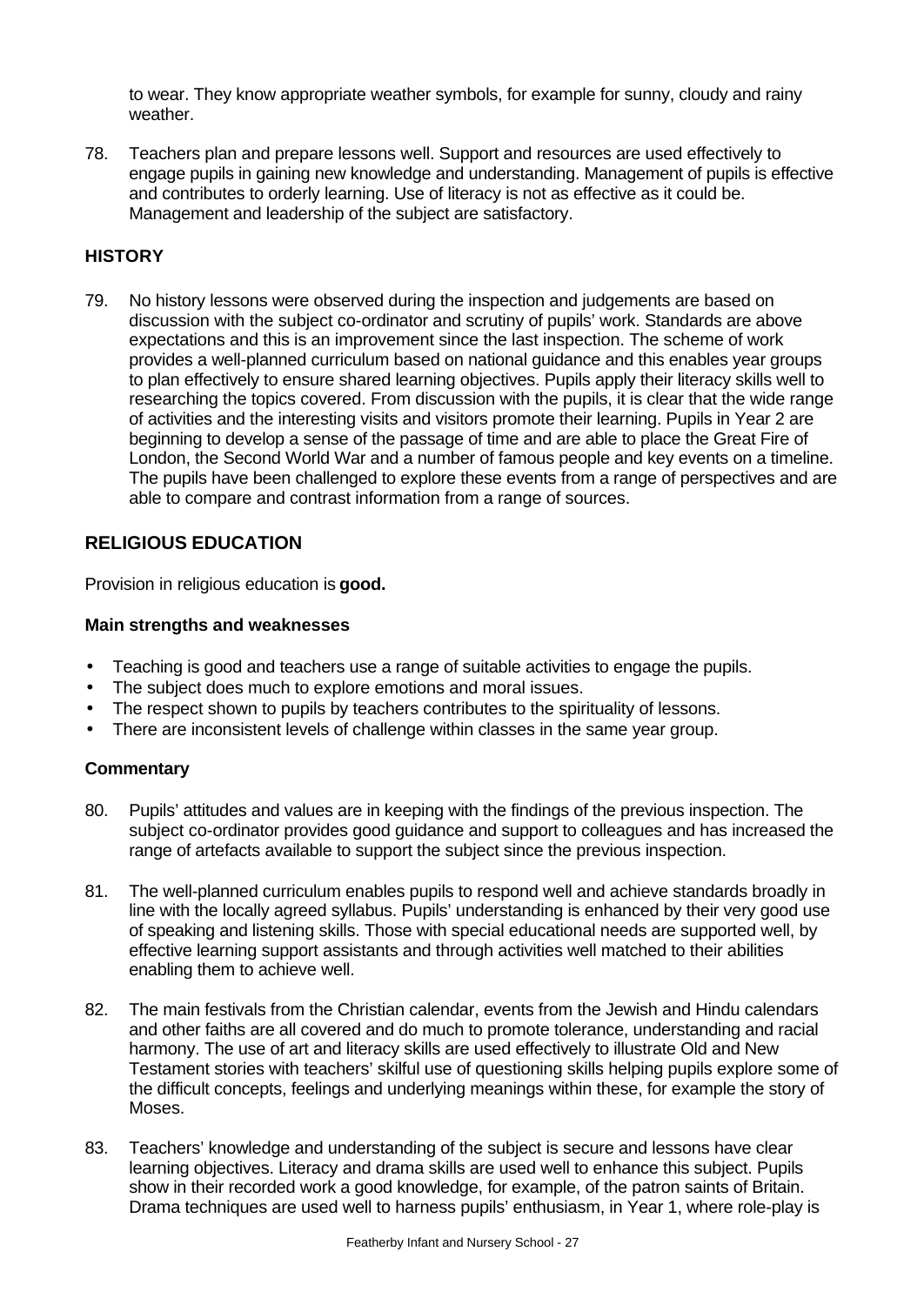used to bring important events such as baptisms to life, the pupils are eager and confident to perform in front of their peers. This effectively supports their learning.

84. The quality of relationships between pupils and also with the class teacher ensures success in pupils' learning and contributes to the spirituality of lessons and the ethos throughout the school. This supports their learning effectively.

# **CREATIVE, AESTHETIC, PRACTICAL AND PHYSICAL SUBJECTS**

- 85. As a result of the agreed foci of the inspection, and timetable arrangements, no lessons were seen in music and design and technology. It was possible to observe one lesson only in both physical education and art and design. The coverage in these subjects is appropriately based upon national guidance, and scrutiny of available evidence indicates that provision and standards are, at least, satisfactory.
- 86. The standard of **singing** in assembly and hymn practice was well above that normally expected for the pupils' age. The pupils sing in a well-modulated, tuneful way, keeping a good pulse and with an early appreciation of dynamics. There is clear enjoyment on the faces of the pupils as they sing. The school has staff with good musical knowledge and expertise and this is being used very well to give the pupils good experiences in this area of the musical curriculum. The musical experiences offered in the Foundation Stage are being built upon well in Years 1 and 2. The musical education of the pupils is also enhanced by the opportunities found in visits to, and participation in, concerts, the provision of violin lessons and choir, and the range of music played before and after assembly. The subject is well resourced.
- 87. On the basis of evidence provided by the pupils' previous work, that currently on display, and the imaginative and skilful painting observed in the lesson, standards in **art and design** are good. The pupils have a good appreciation that there are different styles of painting. They talk excitedly about which way up they would hang a Kandinsky painting in their bedroom. Work in the style of the artists, Mondrian and Van Gogh, show a good early understanding of different painting techniques. Pupils use collage and paper sculpture effectively and show good observational skills in pencil sketches. Co-ordination of the subject is good. The school has done well to raise the standard of singing and to maintain the improved standard of art noted in the previous report. As in music, the school successfully extends the pupils' artistic experiences by, for example, class visits to the National Gallery.
- 88. The school was criticised, in its first report, that physical skills acquired in the reception class were not always systematically built upon in Years 1 and 2. In the last report the situation had improved notably and, in the one observed lesson, it was clear that this trend had continued. The standards in this lesson were good. The pupils show considerable imagination and good bodily control when moving over, along and under a range of apparatus. All the pupils were keen to improve their performance and showed positive attitudes towards any of their peers called upon to demonstrate an activity. Positive attitudes towards the subject are also assisted by staff dressing appropriately. Co-ordination of the subject is effective. The key issue, raised in the last report, concerning the condition of the hall, and its adverse effect upon the regularity of physical education lessons, has been addressed very well and is having a positive impact on standards.